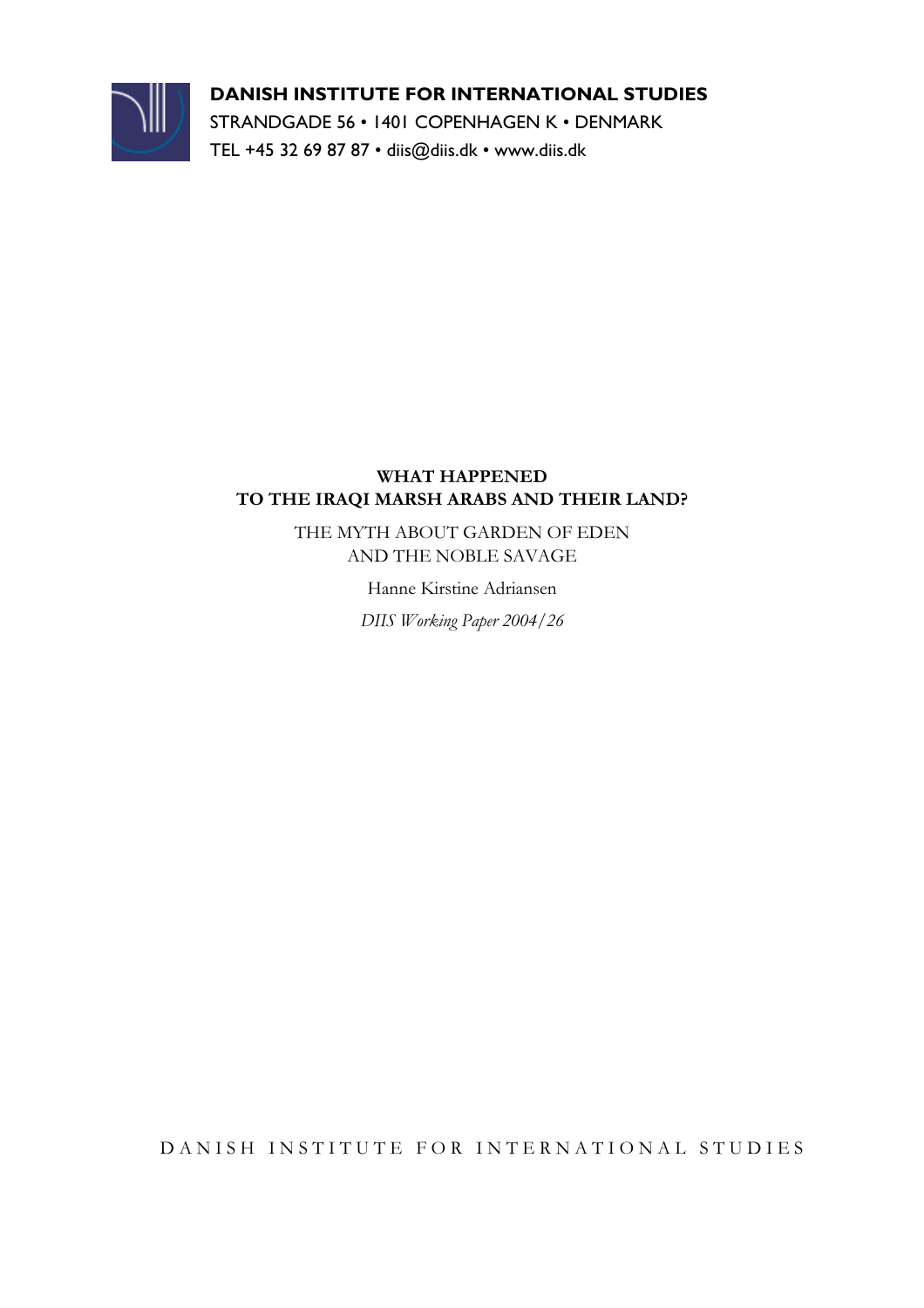© Copenhagen 2004 Danish Institute for International Studies, DIIS Strandgade 56, DK-1401 Copenhagen, Denmark Ph: +45 32 69 87 87 Fax: +45 32 69 87 00 E-mails: diis@diis.dk Web: www.diis.dk Cover Design: Carsten Schiøler Printed in Denmark by Vesterkopi as

ISBN: 87-7605-048-3

Price: DKK 25.00 (VAT included) DIIS publications can be downloaded free of charge from www.diis.dk

Hanne Kirstine Adriansen, Ph.D., Senior Researcher, Department for Development Research, E-mail: hka@diis.dk, phone +45 3269 8722, fax +45 3269 8700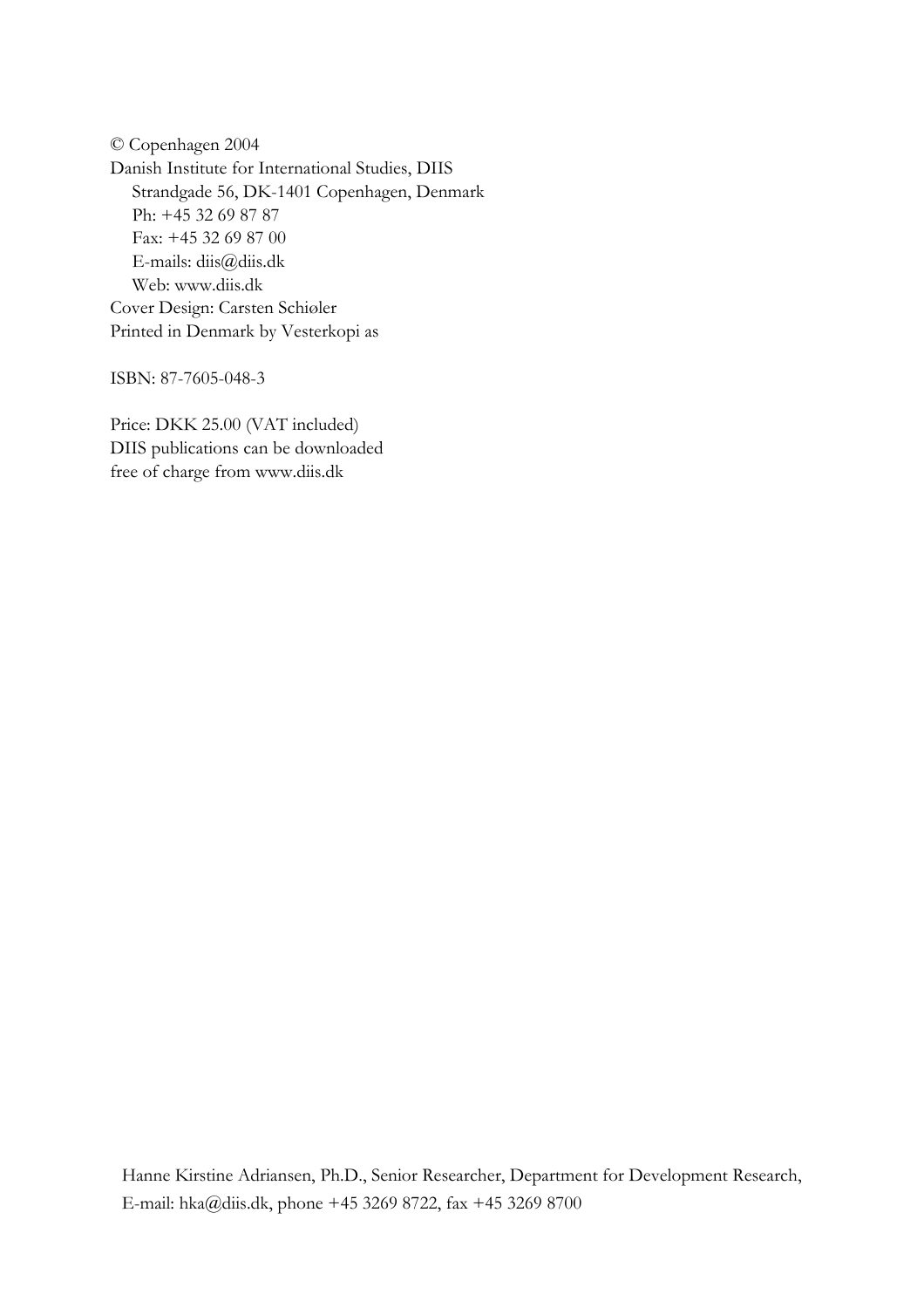# Contents

#### Acknowledgements

| Abstract |  |
|----------|--|
|          |  |
|          |  |
|          |  |
|          |  |
|          |  |
|          |  |
|          |  |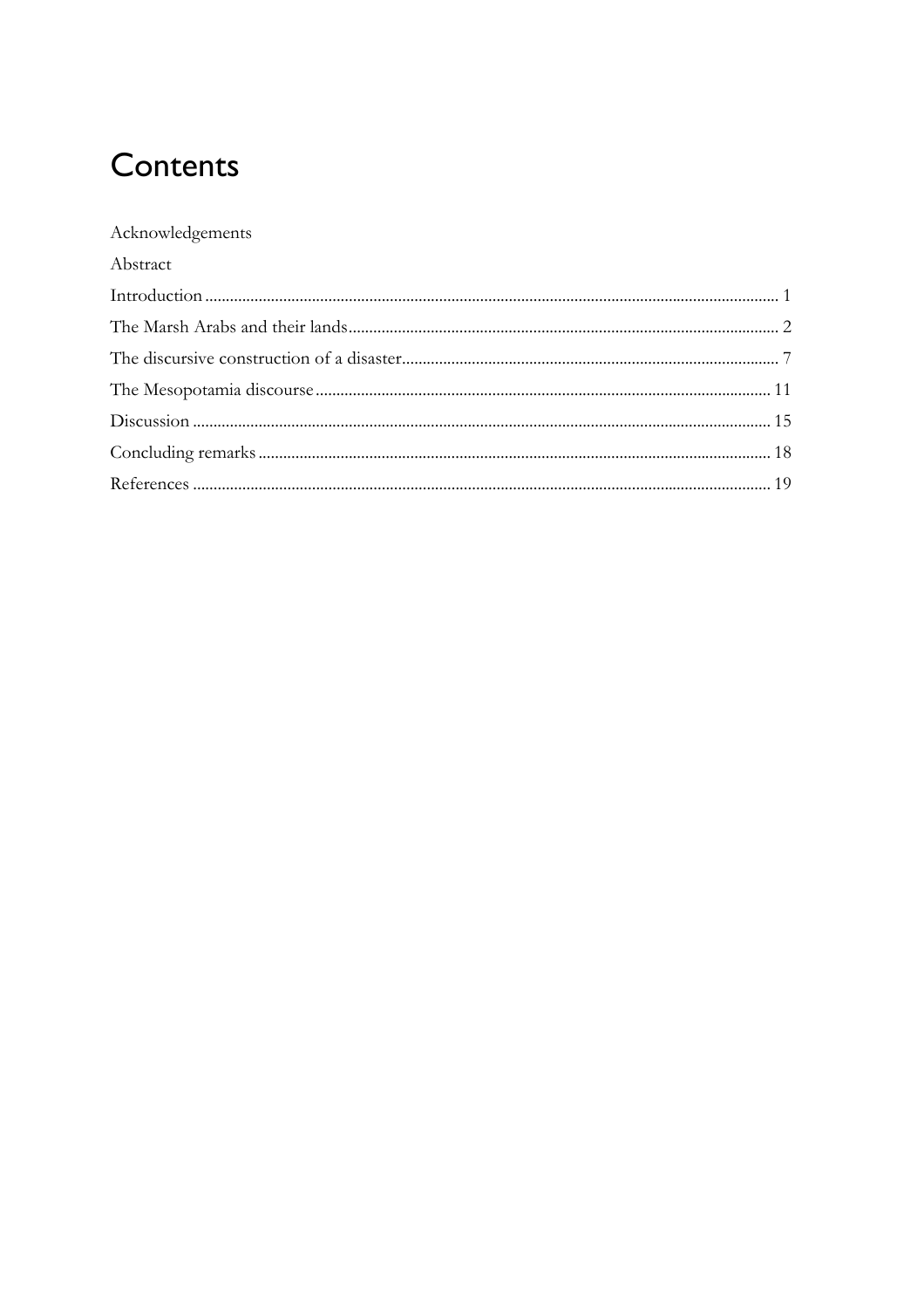# Acknowledgements

This study was financed by the Danish Council for Social Science Research. I am grateful for critical as well as constructive comments from Neil Webster, Michael Irving Jensen, and Martin Rødbro. All the usual disclaimers apply.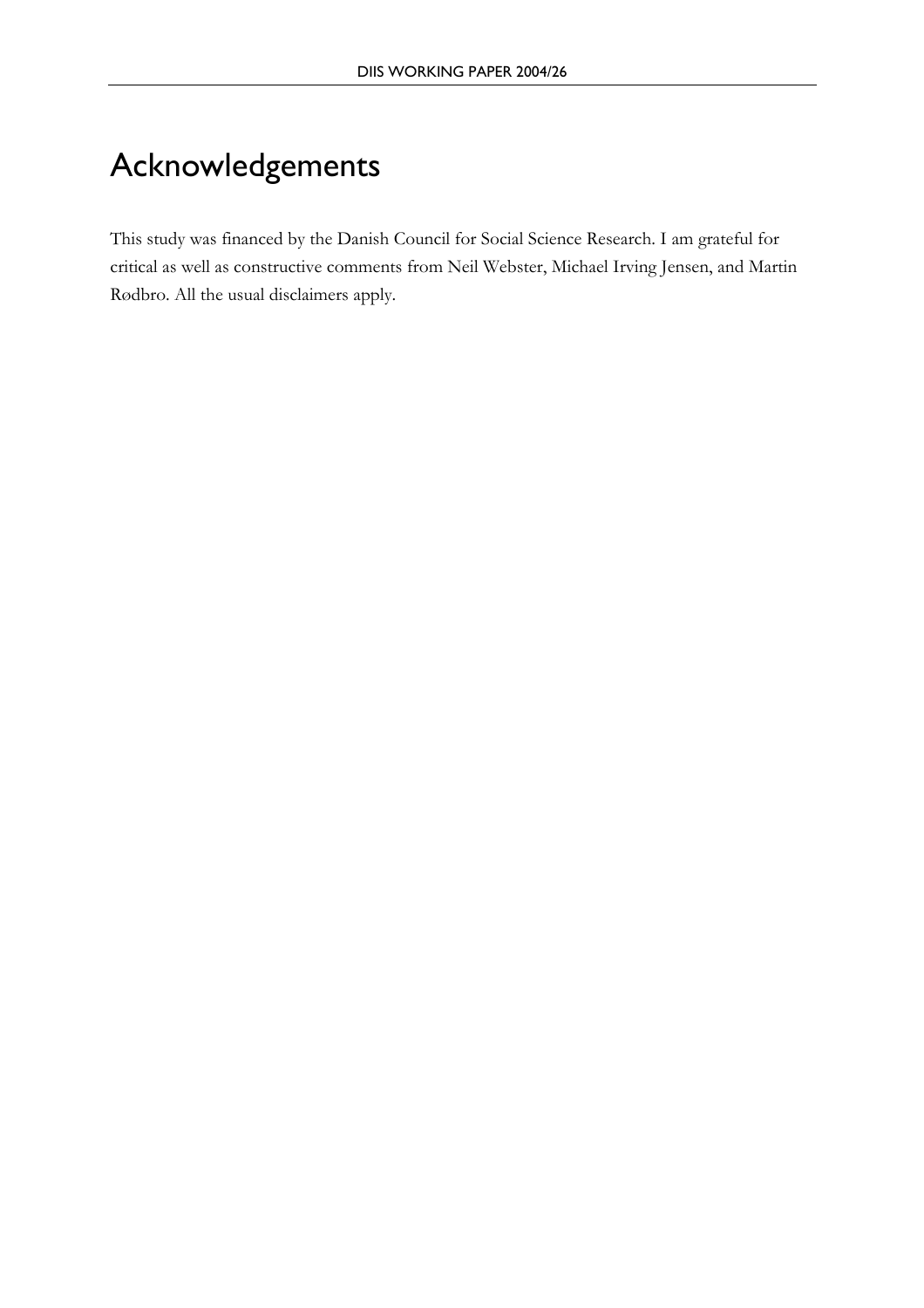### Abstract

In the aftermath of the 2003 war against Iraq, the newspapers are full of stories about the monstrosities of Saddam Hussein's regime. One example is the destruction of the Iraqi marshlands leading to severe consequences for the human and wildlife population. While the responsibility for the atrocity against the Marsh Arabs is Saddam Hussein's, the desiccation of the marsh environment can be ascribed to a number of the hydro-political decisions made in the catchment area of the Euphrates and Tigris Rivers. Based on an analysis of the discourses of the destruction, it is demonstrated how these have changed after the war and are used in the battle to legitimise the war. This has led to a simplified image of the marshes and the Marsh Arab way of life. As the paper shows, a more complex approach towards the processes leading to this human and environmental disaster is required, if repatriation and rehabilitation of the area are to stand a chance.

Siden krigen mod Irak blev indledt i marts 2003, har aviserne være fulde af historier om Saddam Husseins uhyrligheder. Et eksempel herpå er ødelæggelsen af Iraks marskområder, der har haft katastrofale konsekvenser for såvel menneskeliv som områdets rige dyreliv. Mens ansvaret for overgreb på befolkningen er Saddam Husseins, skyldes udtørringen af marsksystemet en række hydro-politiske beslutninger, som er blevet taget i hele Eufrat og Tigris' opland. Artiklen viser, hvordan diskurserne om ødelæggelsen af marsken har ændret sig efter krigen, og at de er blevet brugt til at legitimere krigen. Dette har givet et forsimplet billede af såvel marskområderne som marskarabernes levevis. Det konkluderes, at det er nødvendigt med en mere nuanceret forståelse af de problemer, der førte til denne humane og økologiske katastrofe, hvis naturgenopretningen og repatrieringen af marskaraberne skal have en chance.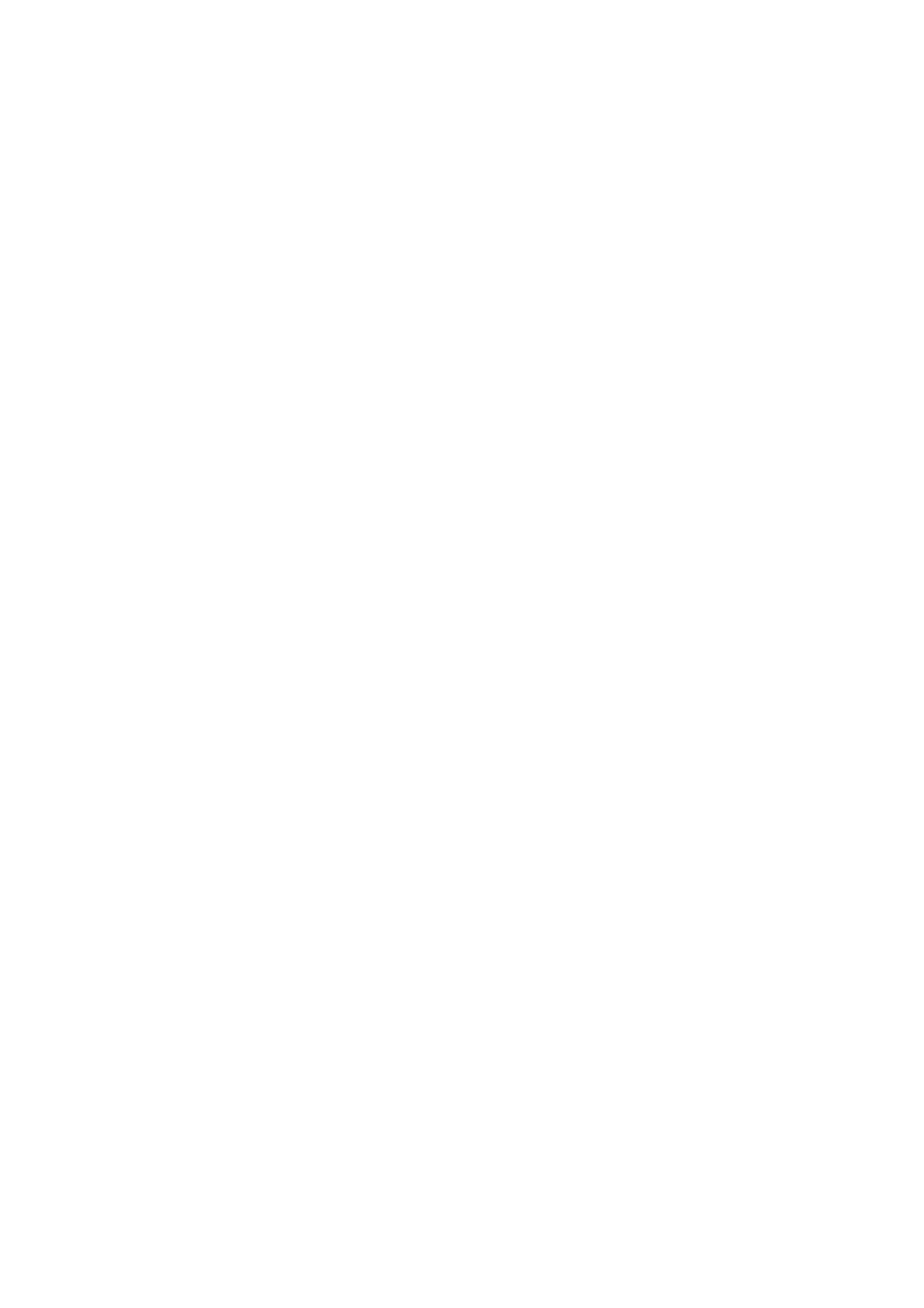### Introduction

While the war against Saddam Hussein and his regime was relatively easily won, the peace was nowhere won in the autumn of 2004. The military actions against Iraq made the 'coalition of the willing' an occupation power, a power that should bring stability, peace, and prosperity to the people of Iraq. This appeared more difficult than defeating the Baath regime. Meanwhile, another battle took place in the public sphere, particularly in the coalition countries. This was the battle over the legitimacy of the war. The war and the ending of it had not let to the discovery of the renounced weapons of mass destruction, which was one of the main arguments for military action. The removal of Saddam Hussein did, however, fill the media with new stories of his atrocities. Some of these were well-known to human rights groups, Iraqi expatriates, and others who repeatedly have had voiced concern about the dictator's actions. An example is the destruction of the Iraqi marshes and the plight of the Marsh Arabs.

This paper is based on Burgess' idea that mass media are an integral part of the cultural processes that produce environmental meanings (Burgess, 1990). By analysing the discourses that are communicated through e.g. newspapers we can follow the different ways environmental meaning has been produced vis-à-vis the Marsh Arabs and their environment. For instance, shortly after the war had begun, on April 4, 2003, the newspaper Denver Post brought the following article (Tweit, 2003):

Restoring the Garden of Eden

As an antidote to images of the chaotic aftermath of war in Iraq, I conjure a vision of hope: a shimmering expanse of water and life that may again grace the Iraqi desert. Until a decade ago, southern Iraq boasted one of the world's largest wetlands, the Mesopotamia Marshes, almost 7,800 square miles of vibrant pond, canal and reed thicket, a watery oasis the size of Massachusetts. Biblical scholars claim that the vast area of wetland, fed by the Tigris and Euphrates rivers, was the real-life Garden of Eden. [… ] The story of these once-lush wetlands is written in the past tense: After the 1991 Gulf War, when thousands of Shi'ite rebels took refuge in the reed thickets, Saddam Hussein drained the marshes and exposed their hiding place.

The article continues, but does not mention how up-stream dams in Turkey and Syria have affected the marsh ecosystem and how they will influence on rehabilitation of the marshes – just to mention one of the shortcomings. The purpose of the present paper is to analyse the media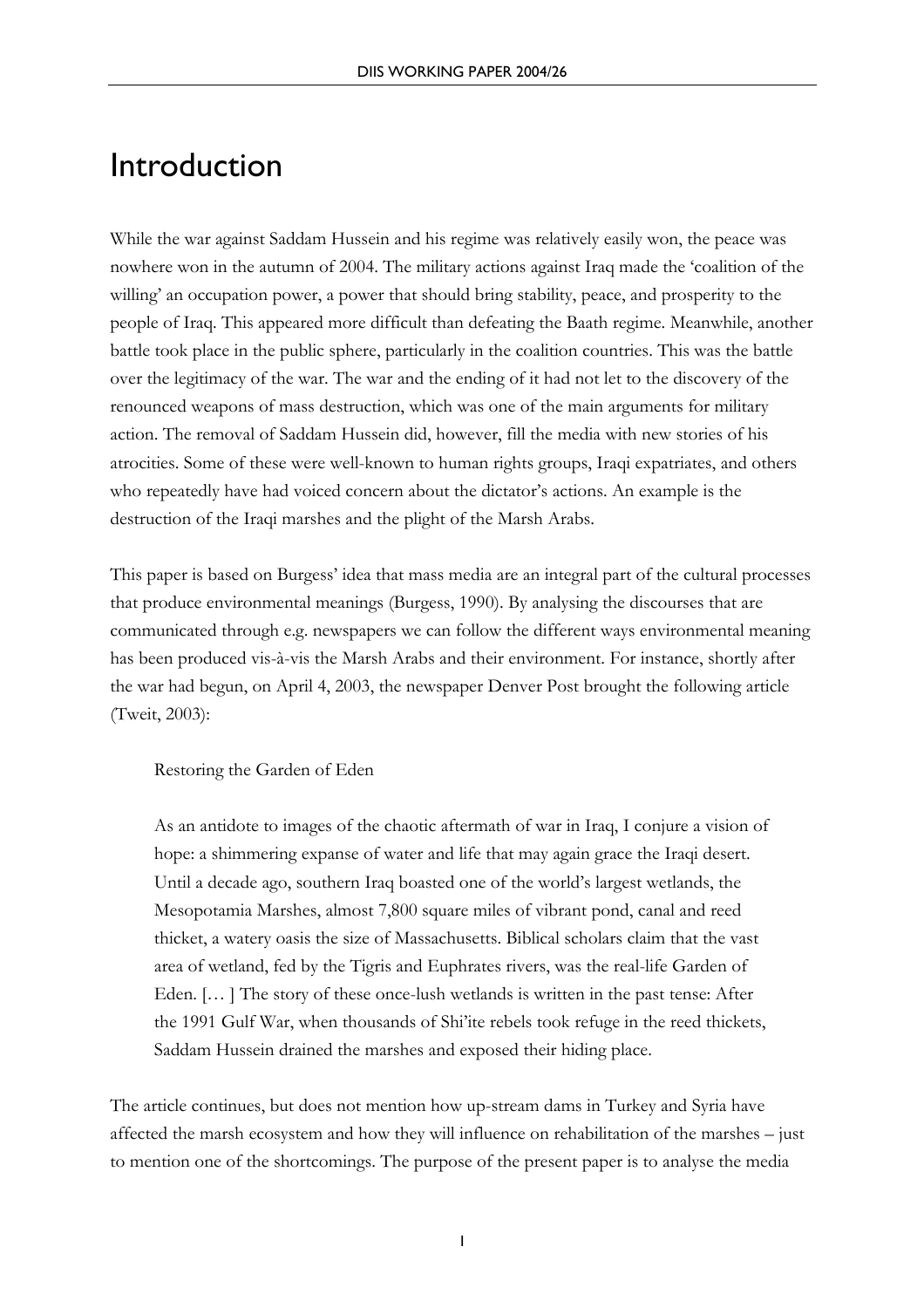coverage of the Iraqi marshes and the Marsh Arabs – primarily in newspaper and magazine articles in the coalition countries. This is done in order show to how the stories of the destruction of the marshes and the plight of the Marsh Arabs affect both our understanding of the future of this area and the legitimacy of the war.

The paper is divided into four sections. First, an introduction to the Marsh Arabs and the Iraqi marshes is provided. In the second section, different stories of destruction are discussed. It is demonstrated that Saddam Hussein's plans for the marshes were based on British plans from the 1950s, even if the British did not want to destroy the marshes. Nevertheless, Saddam Hussein adopted both the British plans and their environmental discourse. Hence, Saddam Hussein had the idea to drain the marshes before the 1991, 1<sup>st</sup> Gulf war and it was not – at the beginning – a retaliation for the Shia uprising. This contradicts the story usually found in the newspaper articles. Following this account, the section outlines two different discourses of the destruction of the marshes as they can be found in newspaper articles. The history, content, and implications of these two discourses are discussed and it is shown how discourses changed shortly before the 2003,  $2<sup>nd</sup>$  Gulf war. In the third section, implications of the 'discourses of destruction' are discussed in relation to the rehabilitation projects and the return of the Marsh Arabs. The discourses convey a static and locally-based understanding of the problem complex, an understanding that may influence on future plans for the area and the people. Finally, some concluding remarks are made.

### The Marsh Arabs and their lands

The Marsh Arabs, also called the Ma'dan, are claimed to be descendants of the Sumerians, and their way of life is considered to be one of the oldest living cultures – celebrated by Thesiger and other travellers almost half a century ago (Maxwell, 1957; Thesiger, 1964; Young, 1977). Historically, the Ma'dan lived in the marshlands around the confluence of the Euphrates and Tigris Rivers in southern Iraq, an area of 15-20,000 square kilometres. Their livelihood was tuned to the flood environment and consisted of a combination of fishing and rice cultivation mixed with livestock breeding of buffalos. Swamp reed was used to build houses and for centuries this self-sufficient way of life saw few chances.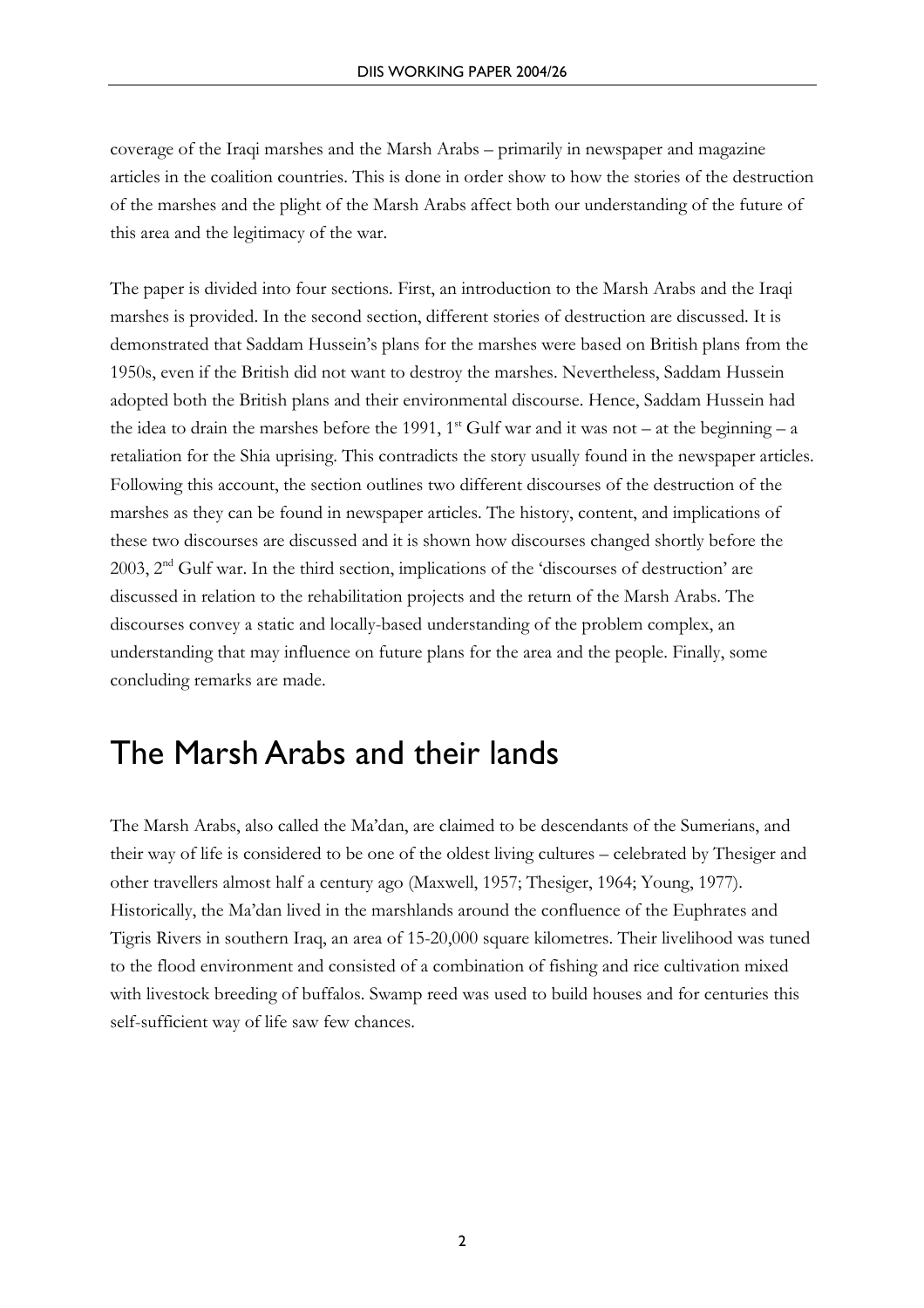#### THE PEOPLE

The Ma'dan lived in relative isolation until the First World War. By then, increasing trade and labour migration brought greater contact with the remaining society (UNEP, 2001). The surrounding community did not consider the Ma'dan fellow Arabs and looked upon them with a combination of scorn and fear (Levy, 1924). Between the 1960s and the 1980s, economic migration reduced the marsh population with more than 100,000 and the area felt the changes from the surrounding society (Fawcett and Tanner, 2002). In the 1970s, when Iraq had an economic boom after the increase in oil prices, education and health services began to reach the Marsh Arabs although at a slower pace than in the rest of the country. At the same time, the subsistence economy decreased in favour of seasonal work or temporary employment in the cities (Tkachenko, 2003). These actions towards 'modernity' did not prevent people to be impoverished and marginalised compared to the surrounding Iraqi society (Young, 1977). During the 1980-88, Iran-Iraq war, the marshes were turned into a battle zone. Iranian troops used the marshes to penetrate into Iraq. The Marsh Arabs are Shia-Muslims and the regime believed them to be sympathetic towards the Iranian intruders. Also, the marshes were a popular hide-out for deserters and therefore often subject to Iraqi bombings (Sluglett, 2003). After the 1991, 1<sup>st</sup> Gulf war, the Shia-Muslims of the south rebelled against Saddam Hussein after active outside encouragement (FORWARD, 2003). The well-known story is that the rebellion failed and the Shia-Muslims including the Ma'dan became subject to the regime's retaliations. After the rebellion, many Shia-Muslims went hiding in the inaccessible marsh area. This led the Iraqi regime to bomb and assault the area until the UN imposed a 'no-fly zone' south of the 32° parallel in August 1992. This was in response to the UN's Special Rapporteur to Iraq, Max von der Stoel's briefing of the Security Council on this situation in southern Iraq in general and of the Marsh Arabs in particular. The 'no-fly zone' only stopped the air attacks; the regime's assaults on the Marsh Arabs continued (Mitchell, 2003).

According to a Human Rights Watch report from January 2003, the Marsh Arabs have suffered some of the worst repression by the Baath regime (HRW, 2003). They have been subjected to destruction of their villages and their land, their water has been poisoned, and people have been killed. Many have fled. It is difficult to find reliable information about the number of Marsh Arabs. According to UNHCR (1995), around half a million people lived in the area at the end of the 1980-88, Iran-Iraq war. Human Rights Watch, on the other hand, estimates that 250,000 Marsh Arabs lived there in 1991 (HRW, 2003). These differences may be ascribed to the fact that many were hiding in the area and therefore the number of people in the area was higher than the number of ethnic Marsh Arabs. In the 1990s, however, the number declined dramatically, as the Ma'dan way of life was destroyed by the Iraqi regime. Consequently, they had few options for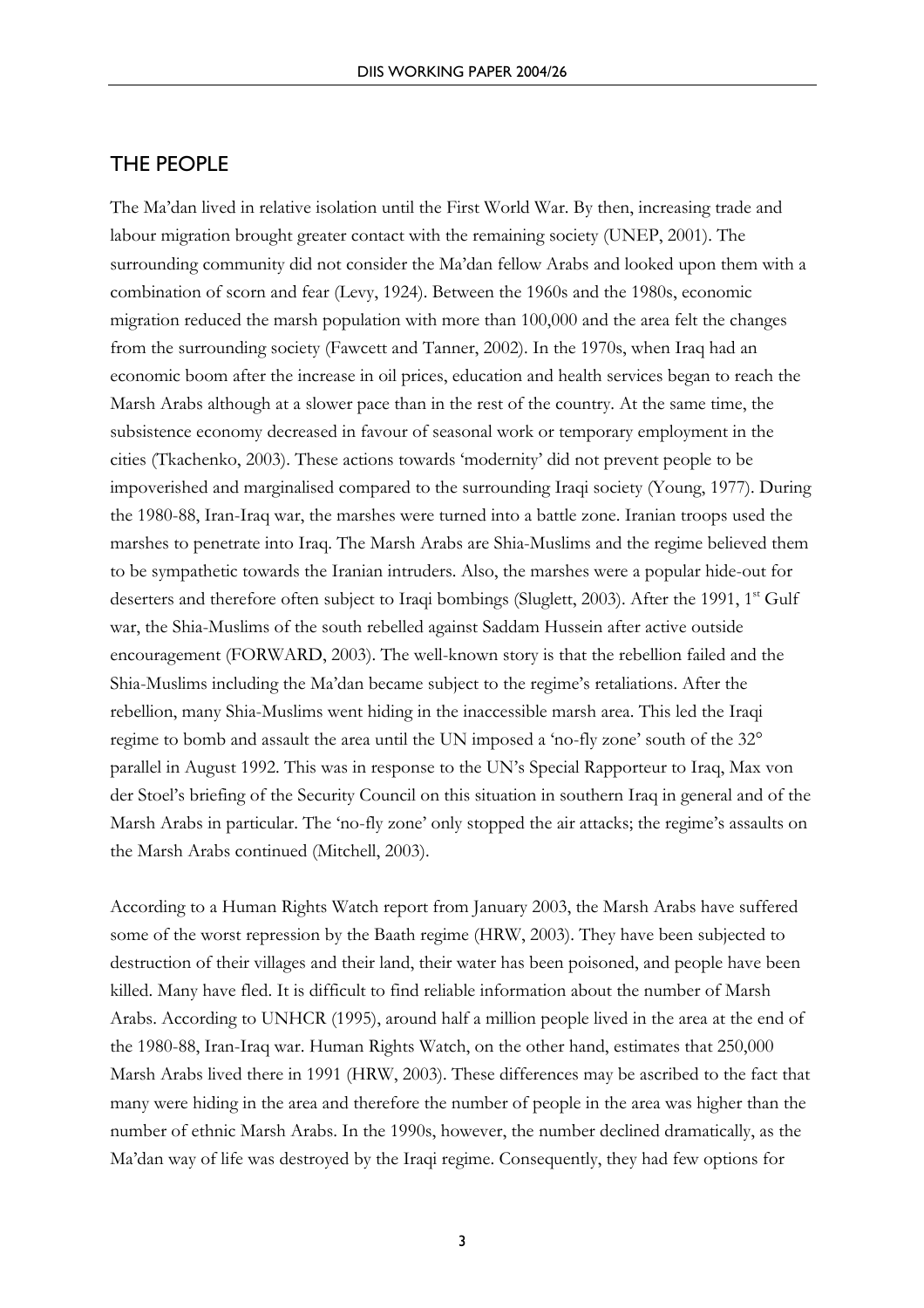survival – they could stay and try to making a living although an estimated 90% of the marshes had disappeared; they could accept resettlement somewhere else in Iraq; or they could escape. Again the numbers are not in agreement. While Human Rights Watch (2003) has suggested that app. 40,000 remained in the area, a UN report from June 2003 stated that 'Today few Marsh Arabs (perhaps only 10,000) are living in their traditional marshlands' (UNOHCI, 2003: 5). This report further estimates that 100-200,000 Marsh Arabs are internally displaced persons, while up to 100,000 have left the country as refugees, with 40-50,000 of them living in Iran, which has the biggest Marsh-Arab refugee community. A survey conducted by AMAR after the 2003 war shows that 73,000 marsh dwellers were forcibly relocated by the Baath regime and restrained in different locations within the marsh area (AMAR, 2003).

#### THE LAND

The marshlands are located at the confluence of Euphrates and Tigris, just before they flow into the Persian Gulf. Both rivers take their rise in the Anatolian mountains in Turkey and snow-fall here is the major precipitation source. Hence, the rivers gather their water resources in climates rich in precipitation and traverse hundreds of kilometres in arid lands where they are the main source of livelihood (Kliot, 1996). Consequently, changes in the water flow up-stream can have profound effects on the marshes. Being one of the most important river systems in a region dominated by drylands, conflicts over Euphrates and Tigris have been common for centuries as discussed in a number of papers (e.g. Beaumont, 1996; Biger, 1989; Naff and Hanna, 2003; Schulz, 1995). Iraq, Syria, and Turkey share the waters of the Tigris<sup>1</sup> and Euphrates and especially two downstream countries Iraq and Syria are highly dependent on the water due to their arid climates and policies of food self-sufficiency (Carkoglu and Eder, 2001). Hydro-engineering schemes therefore have geo-political consequences.

Since the 1950s, regulation of the river has altered the ecology of the river basin. The spring floods, which sustained the marsh ecosystem, disappeared with the building of dams (UNEP, 2001). Already in the early 1980s, travellers noticed that the marsh area was shrinking due to upstream dams and irrigation projects as well as draining for agricultural purposes at the fringes of the marshes (Spencer, 1982). Until the mid-1980s, Turkey prioritised hydroelectric development, which did not cause concern for the other riparian states as the dams only regulated the river flow but not the water amount. In the mid-1980s, Turkey changed approach from a largely

<sup>1</sup> Tigris also flows through Iran, but the Iranian 'part' of the river is relatively short. The Iranian use of the water from the Tigris is limited although dams have been built (Kliot, 1996).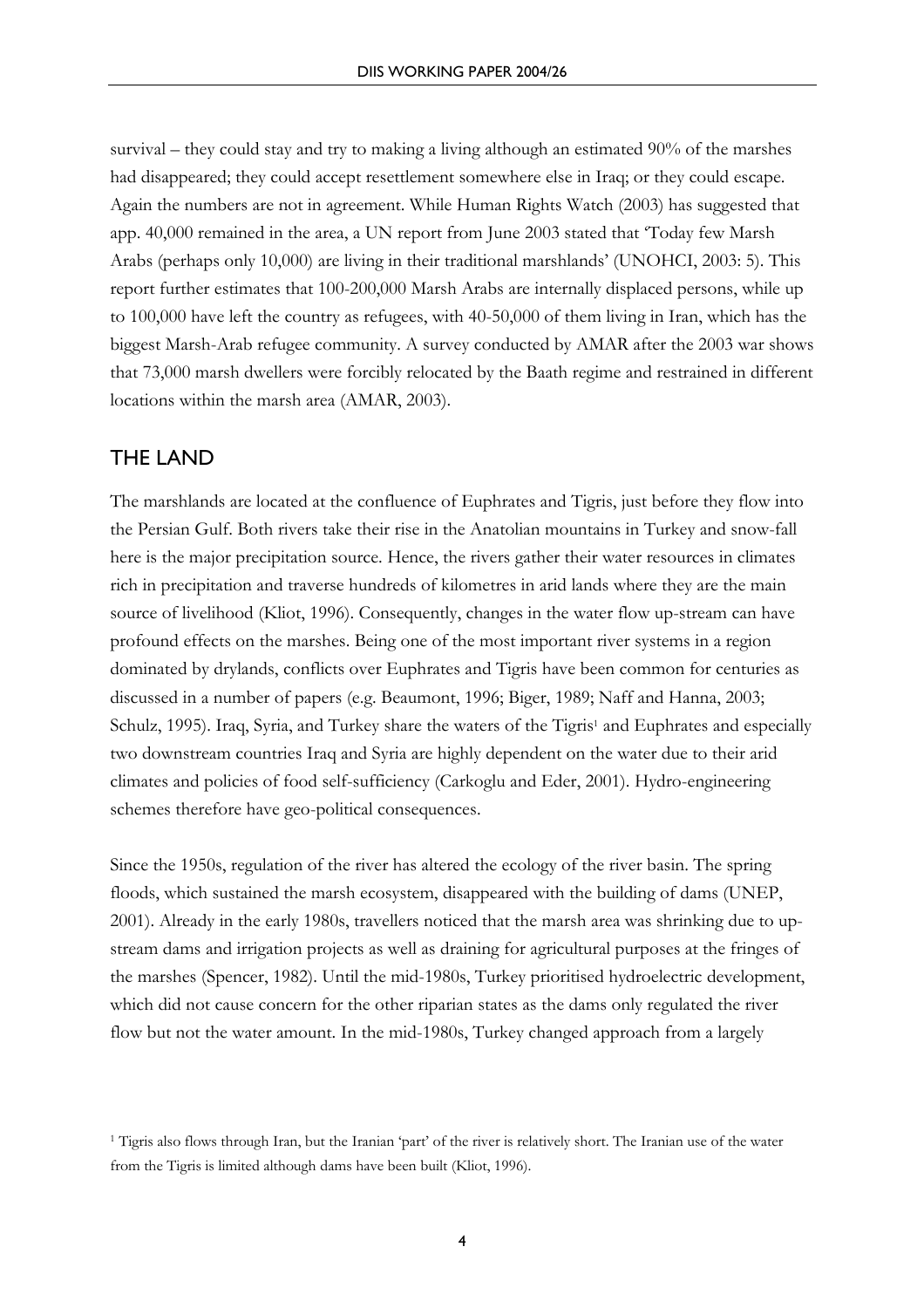hydroelectric programme to an integrated regional development programme including irrigated agriculture. The country's biggest dam project, GAP2, was extended and today it combines 22 dams in a giant irrigation and energy project (Carkoglu and Eder, 2001). This change caused concern in downstream countries. In the 1980s, the effects of these upstream projects began to show in the marshes. The water flow diminished, while the remaining water in the rivers was saline<sup>3</sup> or polluted from the pesticides used for upstream agriculture.<sup>4</sup> In turn drinking water became polluted and desiccation of the marshes increased. The Marsh Arabs experienced a deterioration of their environment. While this – to some extent – was an unwanted although predictable effect of a project such as GAP, the later destruction of the marshes was intended. 5

Under the pretext of reclaiming wetlands for agricultural purposes and furthering development, the Iraqi government let the marshes drain in the 1970s. Based on British ideas from the 1950s, a 565 km long canal between Euphrates and Tigris, the so-called Saddam or Third River, was constructed in order to desalinate the Euphrates water (Schulz, 1995). However, Saddam Hussein's project did not create arable land, the draining went further. During the 1990s, still bigger parts of the marshes were drained, which means that prior to the war in March 2003 an estimated 93% had been destroyed. The only partly intact marsh straddled the Iran-Iraq border and was fed by river flows beyond Iraqi control. However, this area is also highly vulnerable due to dams in Iran and Turkey. The majority of the former marsh area had dried out and turned into thick salt crusts. The effects for the human and animal life were devastating (UNEP, 2001). Within a decade, the former marshes had almost disappeared in return for barren land and the livelihood of the Ma'dan was gone.

The question is if the marshes can be rehabilitated? Environmental experts note that rehabilitation of the marshes is a geo-political issue and involves the whole river basin of the Euphrates and Tigris (e.g. Naff and Hanna, 2003; Havnø, 2003; UNEP, 2001). Given the limited hydrometric data available during the Baarth regime, it has been difficult to assess the relative balance of on-site and off-site water supply and river diversion schemes (Brasington, 2003). As

<sup>2</sup> GAP is the Turkish acronym for The Southeast Anatolia Development Project.

<sup>3</sup> Irrigation agriculture in drylands carries a constant risk of soil salinisation. Often insufficient water will be available thus causing salinisation.

<sup>4</sup> Please refer to Schulz (1995) and Beaumont (1996, 1998) for an account of the effects of this in other regions of Iraq as well as in Syria.

<sup>5</sup> It has been estimated that a fully functioning GAP will reduce the flow from Tigris by one-third and the inflow from Euphrates will be halved (Kliot, 1996).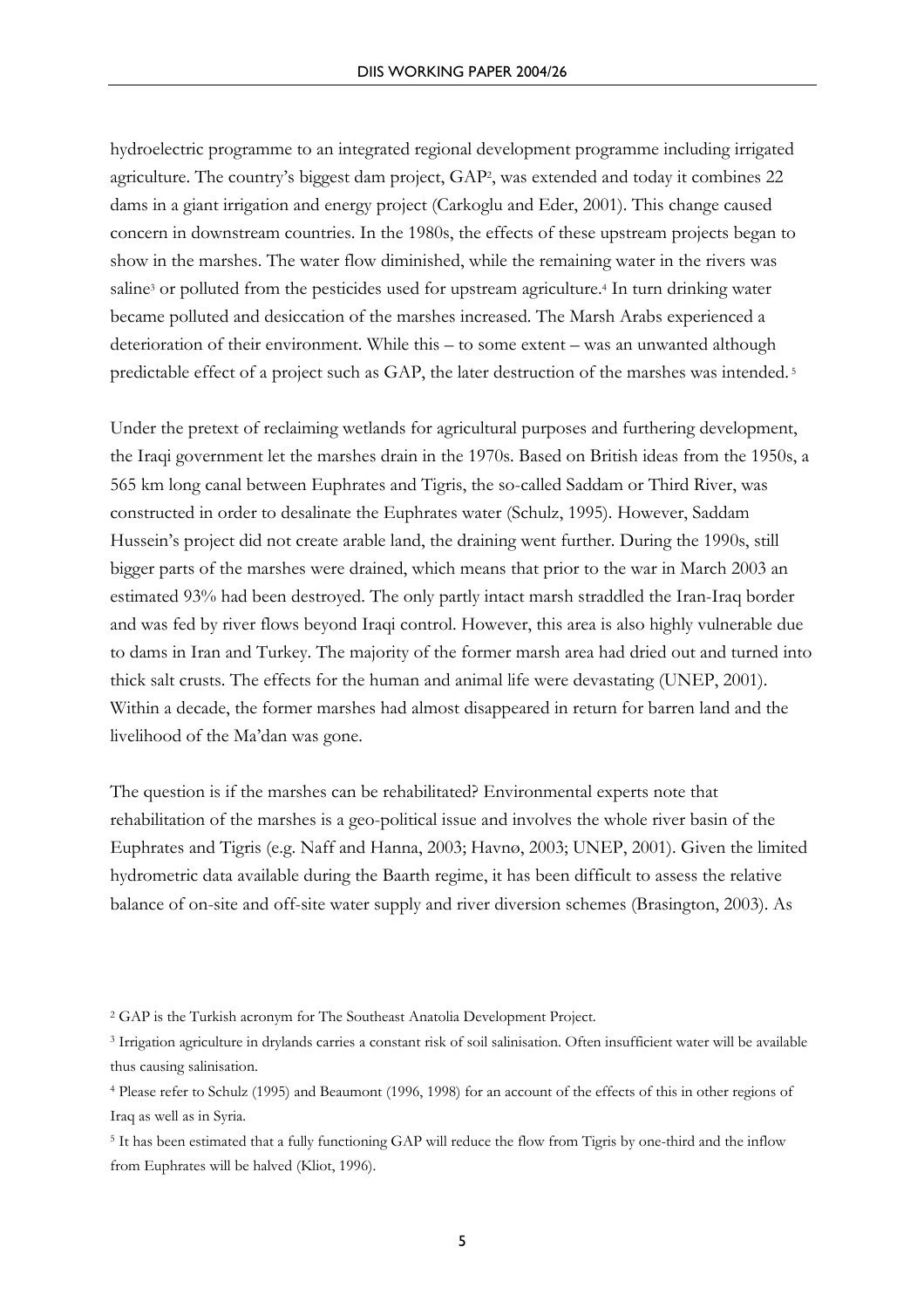the Iraqi marshes are located at the end of this river basin, upstream changes in water quality and quantity affect the marshes. Carkoglu and Eder have explained the situation this way (2001: 64):

Apart from the implicit ethno-politics behind the Iraqi position on the water issue, the water scarcity has become increasingly acute particularly since Iraq is the southernmost riparian state in the Euphrates basin. This is also where the degradation of water quality due to upstream development most adversely affects Iraq. Owing to the highly polluted water it has been reported that some villages now have to import water by truck and suffer from water-borne diseases.

Hence, the marshes have to be understood in a regional context. Up-stream dams hamper the yearly flooding into the marshes following the snow melt in Anatolia. Hence, even without changes in the annual water flow, the dams have a significant influence on the marsh ecosystem. After Saddam Hussein's draining of the marshes, another 10 years of GAP development has taken place. This means that the consequences of GAP for the marshes are unknown and hence rehabilitation efforts are faced with serious lack of information.

#### THE ATTENTION

Although environmental experts, human right activists, and the like have raised concern for the desiccation of the marshes and the destruction of the Ma'dan livelihood through the 1990s (e.g. Maltby, 1994; North, 1993; Middle East Watch, 1992), the Marsh Arabs received little public attention until May 2001 when United Nations Environmental Programme (UNEP) published a report titled 'Mesopotamian marshlands: the demise of an ecosystem'. This report gave rise to temporary public attention, but no real reaction. Apart from the UN's Special Rapporteur to Iraq, Max von der Stoel, notably the organisation Assistance for Marsh Arabs and Refugees (AMAR) has called for international action in regard to the Marsh Arabs. AMAR was established in 1991 and its founder, MEP Emma Nicholson, has raised the issue in the European Parliament on numerous occasions. In January 1995, the European Parliament passed a resolution characterising the Marsh Arabs as a persecuted minority whose very survival was threatened by the Iraqi government (Nicholson 2003: 318).

The total demise of the marsh environment, and thereby the Ma'dan way of life, has led UNHCR to categorise the refugees as environmental refugees (UNHCR, 1995). Moreover, at a meeting hosted by the U.S. Institute of Peace at November 11, 2002, it was suggested that Saddam Hussein could be found guilty of genocide against the Marsh Arabs. Among the participants was Professor Joseph Dellapenna, Villanova University Law School, he explained: 'The scale of the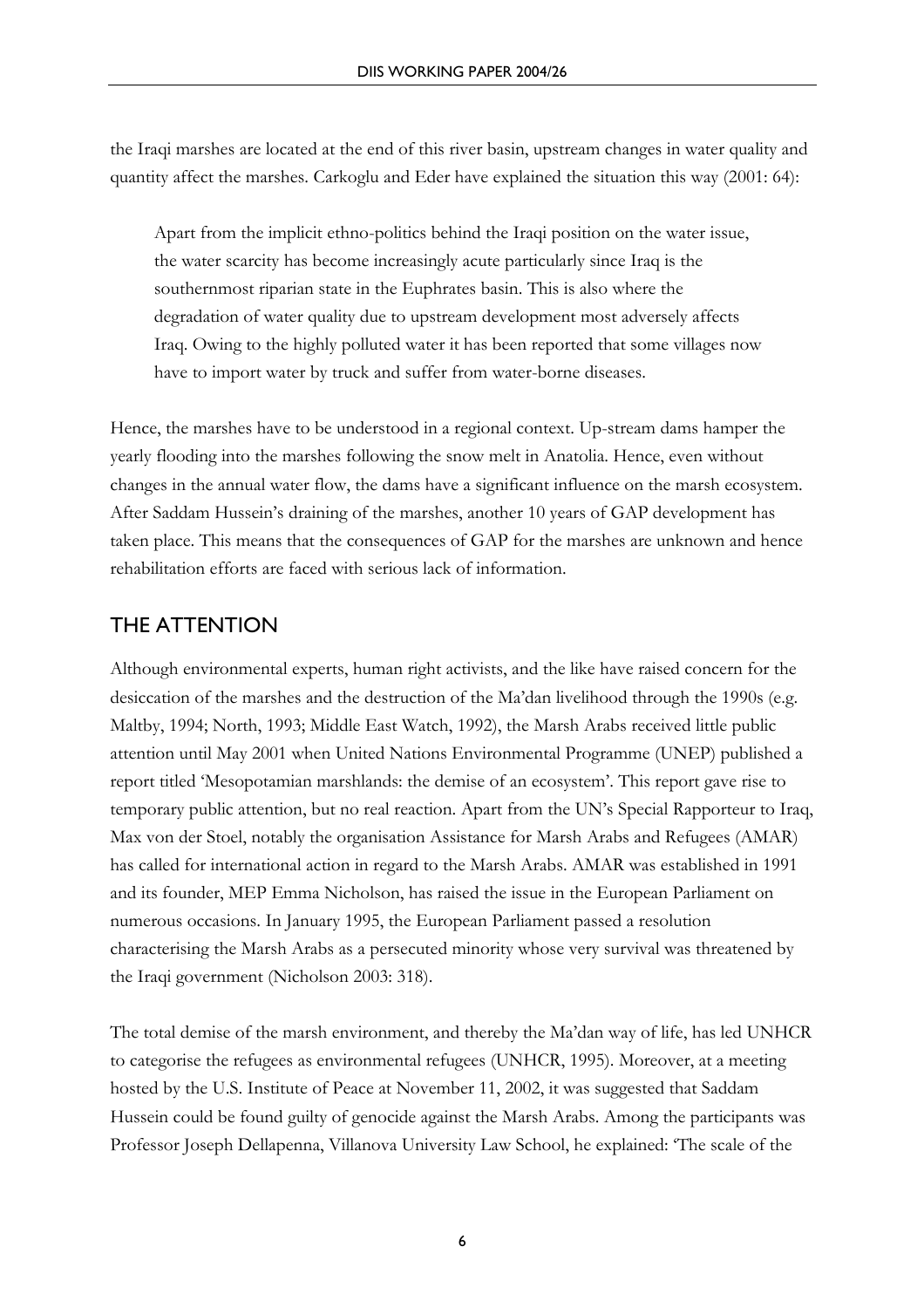destruction and of the effects of the destruction are such that the actions of the Iraqi government can fairly be described as a leading example of "ecocide" – the destruction of an entire ecosystem.' And he continued: 'What is unique about this instance of ecocide, and what sets it apart from other instances of ecocide, is that the destruction was for the purpose of destruction and not for some, arguably beneficial purpose such as economic development. Here ecocide was adopted as a deliberate mechanism for bringing about genocide' (Dellapenna, 2003).

From late 2002, the Marsh Arabs came into public attention and calls were made for action to be taken before it was too late. New narratives of the plight of the Marsh Arabs were constructed and used in the fight over the legitimacy of the war, as will be demonstrated in the following sections.

## The discursive construction of a disaster

While few would disagree that the destruction of the livelihoods of the Marsh Arabs and the demise of the marsh environment is a tragedy, it is worth while looking into the discursive construction of this disaster because it has wide implications for the possible solutions as well as for the understanding of how it happened. First, the initial plans for the marshes are discussed in relation to the environmental discourse they represent. These plans were launched by the British in the 1950s and later modified by Saddam Hussein, but they relied on the same rhetoric. This history is forgotten in the later stories of destruction found in Western media at the turn of the millennium. In this context, I will emphasise two (environmental) discourses – in the first, the marshes are labelled 'Mesopotamia' thereby signalling the continuity with the past; in the second, the marshes are called 'The Garden of Eden'. While the latter also might be seen as a type of continuity, it is rather the construction of the undisturbed, of the pure and innocent which is the core of the argument. Although different, both discourses are part of the changing terms of environmental policies that have occurred over the last four or five decades.

#### PLANS FOR THE MARSHES AND THE MA'DAN

Plans for the marshes date back to the 1950s when the British engineer Frank Haigh made a report published by the Iraqi Irrigation Development Commission. Here Haigh proposed to make a series of canals, embankments, and sluices on Euphrates and Tigris in order to divert salty and polluted water away from the irrigated area between the two rivers. Thereby marshland could be reclaimed for agriculture. In Haigh's view, precious water was wasted by letting it seep away into the marshes instead of exploiting the water for irrigation (Pearce, 1993). A positive side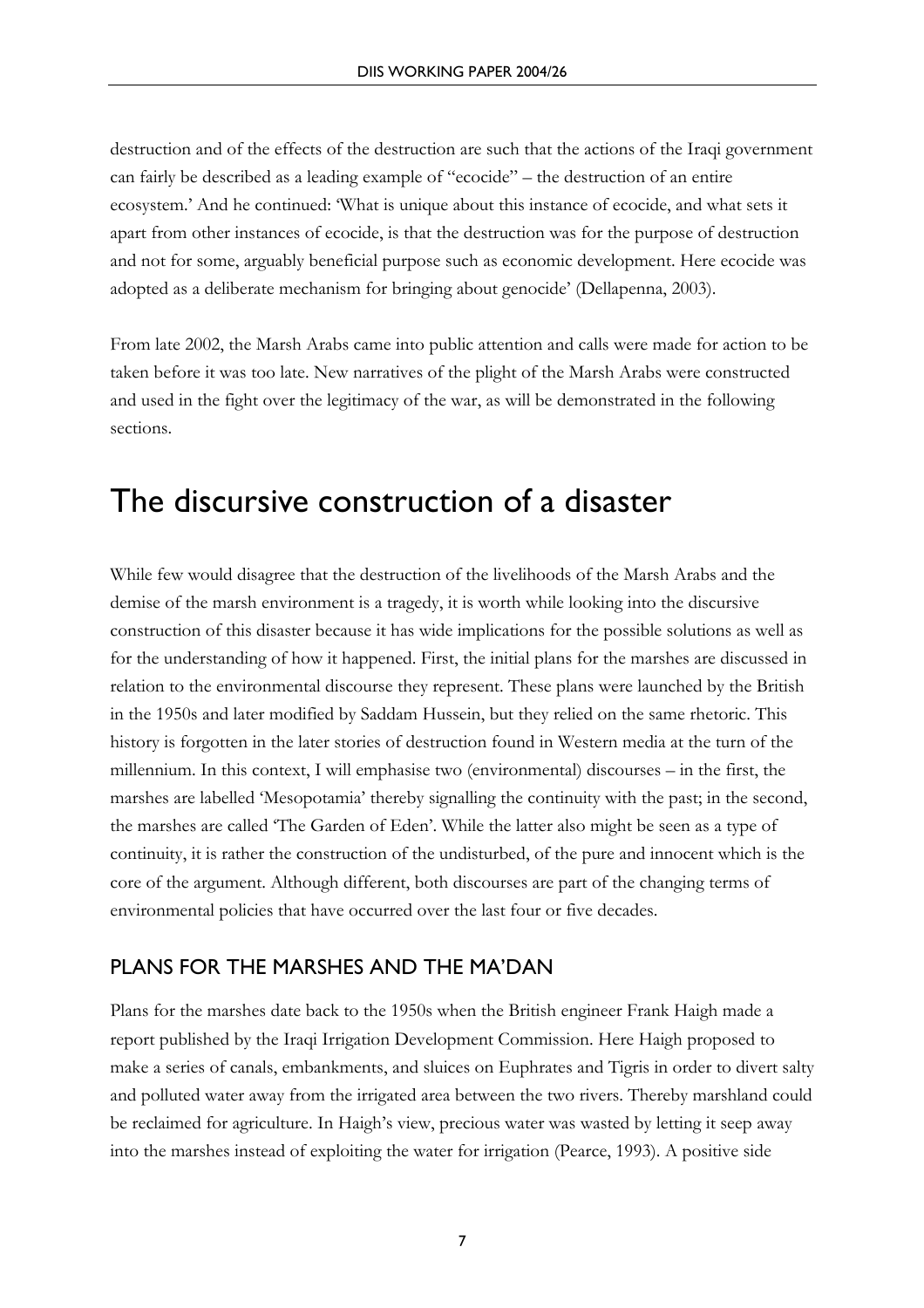effect of this project was that it would be a means to obtain control over this 'wild' area. The marshes were perceived as an inaccessible area escaping government control thereby giving refuge to regime opponents. By draining the marshes, it would be difficult to hide there and the land itself could be reclaimed as arable land. Hence, these plans concerned drainage and construction of irrigation channels in order to increase the arable area – the plan was not to destroy livelihood opportunities (Mitchell, 2003). The marshes were viewed from a userperspective with little concern for conservation of the wild-life habitat or the ancient culture. Viewing the marshes from a protection perspective is a later invention.

Usually, Saddam Hussein's plans for the marshes are thought to be an outcome of the 1991, 1st Gulf war. But in fact they date back to the 1980-88, Iran-Iraq war. This was evident when the Kurds obtained Iraqi official documents after the 'liberation' of Iraqi Kurdistan in 1991. Among the 40 cubic metres of documents, which the regime did not get time to destruct, there was correspondence concerning a so-called 'Plan of Action for the Marshes' from 1987 (Mitchell, 2003).6 Physically, the plans had a striking resemblance to Haigh's plans, and the official Iraqi justification was that the project would 'wash away the salt-encrustation on millions of hectares of over-irrigated farm land, to reclaim new land for much needed food production and to increase the amount of water available for irrigation' (North, 1993: 11). Nevertheless, Saddam Hussein's plans for the marshes were related to marshes' use as a hiding ground for Iraqi outlaws, dissidents, and opponents of the regime, but the wish to make the marshes controllable also had an international political claim. The 'Plan of Action for the Marshes' was in fact linked to the wish to control Iranian intruders, who entered Iraq through the marshes (Mitchell, 2003). So far the plan was similar to the British idea of controlling the area and it was legitimised by reference to the increase of arable land – as suggested in the Haigh report (Pearce, 1993). However, as the following correspondence found in Iraqi Kurdistan shows, the Iraqi regime's plan went far beyond the British ideas. According to a document dated January 30, 1989, the steps included: 7

Technical security operations against terrorist elements in the Marshes, such as poisoning, explosions, and burning of houses against friends and relatives of subversives in the Marsh areas as a lesson to others.'[…] 'Assassination of "hostile elements"; controlling traffic; burning and demolishing houses.'[…] 'Continuing the

<sup>6</sup> The Iraq Research and Documentation Project (IRDP) has translated the documents into English and made them

accessible via Harvard University's homepage: http://www.fas.harvard.edu/~irdp/

<sup>7</sup> Document Reference: E/CN.4/1993/45 (pp. 94-97).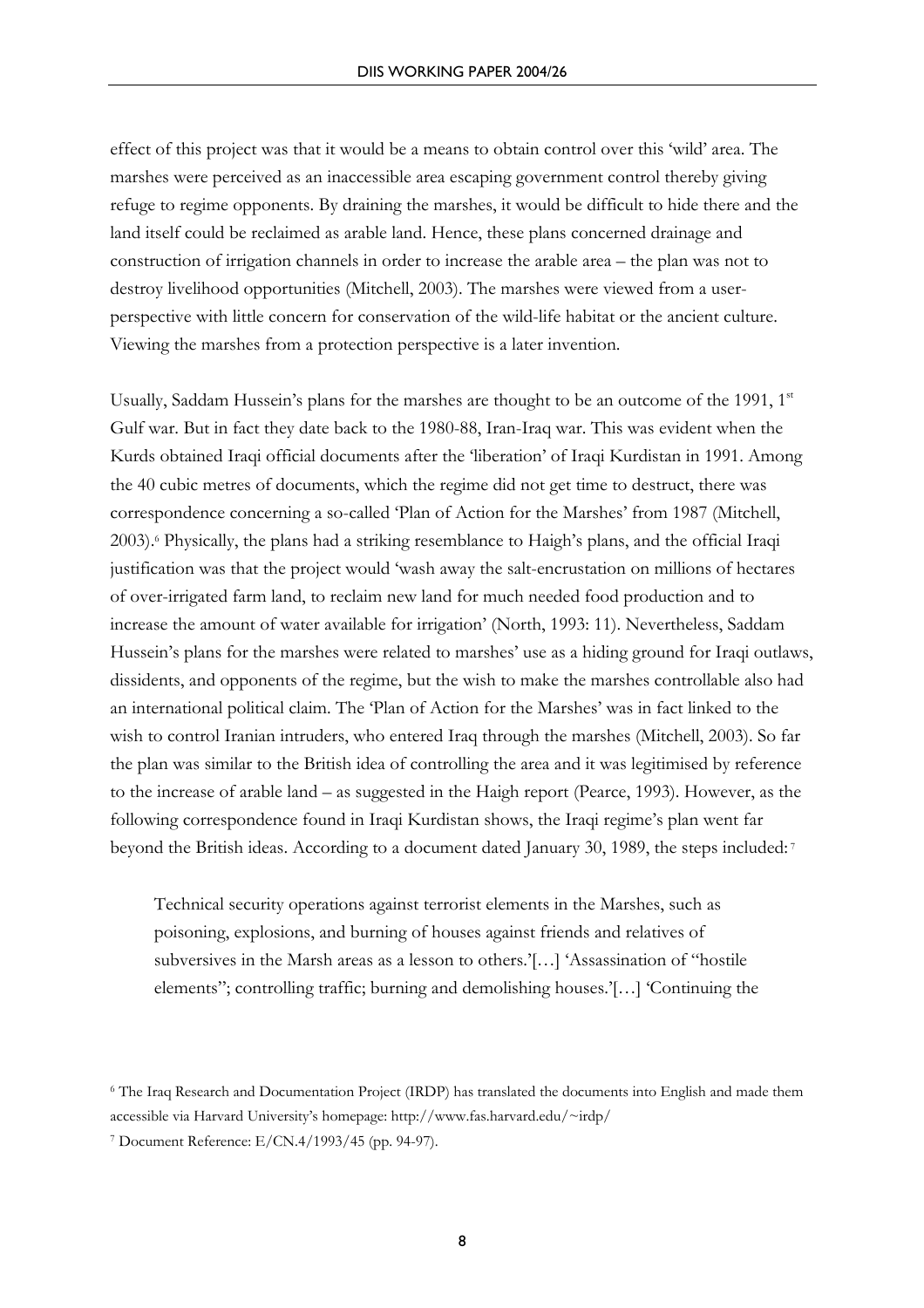economic blockade more efficiently to limit provision of their daily living needs, by withdrawing all food supply agencies, banning the sale of fish… and prohibiting the traffic of goods.

However, before the plan was fully realised, the 1991,  $1<sup>st</sup>$  Gulf war added a new dimension; the total destruction of the marshes should also be seen in the context of this war. Two-thirds of Iraq is desert land and highly dependent on Euphrates and Tigris for irrigation water. This dependency increased with the UN sanctions after the 1991,  $1<sup>st</sup>$  Gulf war and the Iraqi attempts to become self-sufficient in terms of food. In 1992, the Saddam River – or Third River – was inaugurated. The British plans for the area from the 1950s had included this 565-km long canal linking Euphrates and Tigris (Mitchell, 2003). However, Saddam Hussein was the one to realise it, although the outcome of the canal was different from the British intensions.8 At this point in time, the international attention towards the Marsh Arabs was meagre. In 1995, however, Schulz pointed to the deliberate destruction of the marshes. He noted (1995: 109-110):

The regime of Saddam Hussein has, however, clearly shown that the intention behind the complex Tigris-Euphrates diversion scheme was not only to improve the agricultural sector. Large areas of agricultural land in the Amara region have been flooded deliberately. The flood weapon is thereby double-edged; Iraqi opposition groups portray it as a new tactic in the Baghdad regime's efforts to subdue the south. The huge diversion has not only caused eco-genocide, whereby 57% of the 15,000 kilometres of marshland has been turned into dry land, but also a genocide of the Marsh Arabs who have been living in these areas for nearly 5,000 years. The drying marshes make the Marsh Arabs an easy target for Saddam Hussein's forces.

Though the outcome was different, the British and the Baath regime build upon the same view of the environment – a view that is generally disregarded today, especially among environmentalists. Dryzek, who have discussed the changing environmental discourses, provides this illustration (1997: 3):

Once areas of marshy land were called swamps. The only sensible thing to do with swamps was to drain them, so the land could be put to some useful purpose. Governments subsidized landowners to drain swamps. Today, we call the same areas

<sup>8</sup> For a detailed account of the development of the draining scheme from the British ideas onwards, please refer to Mitchell, 2003.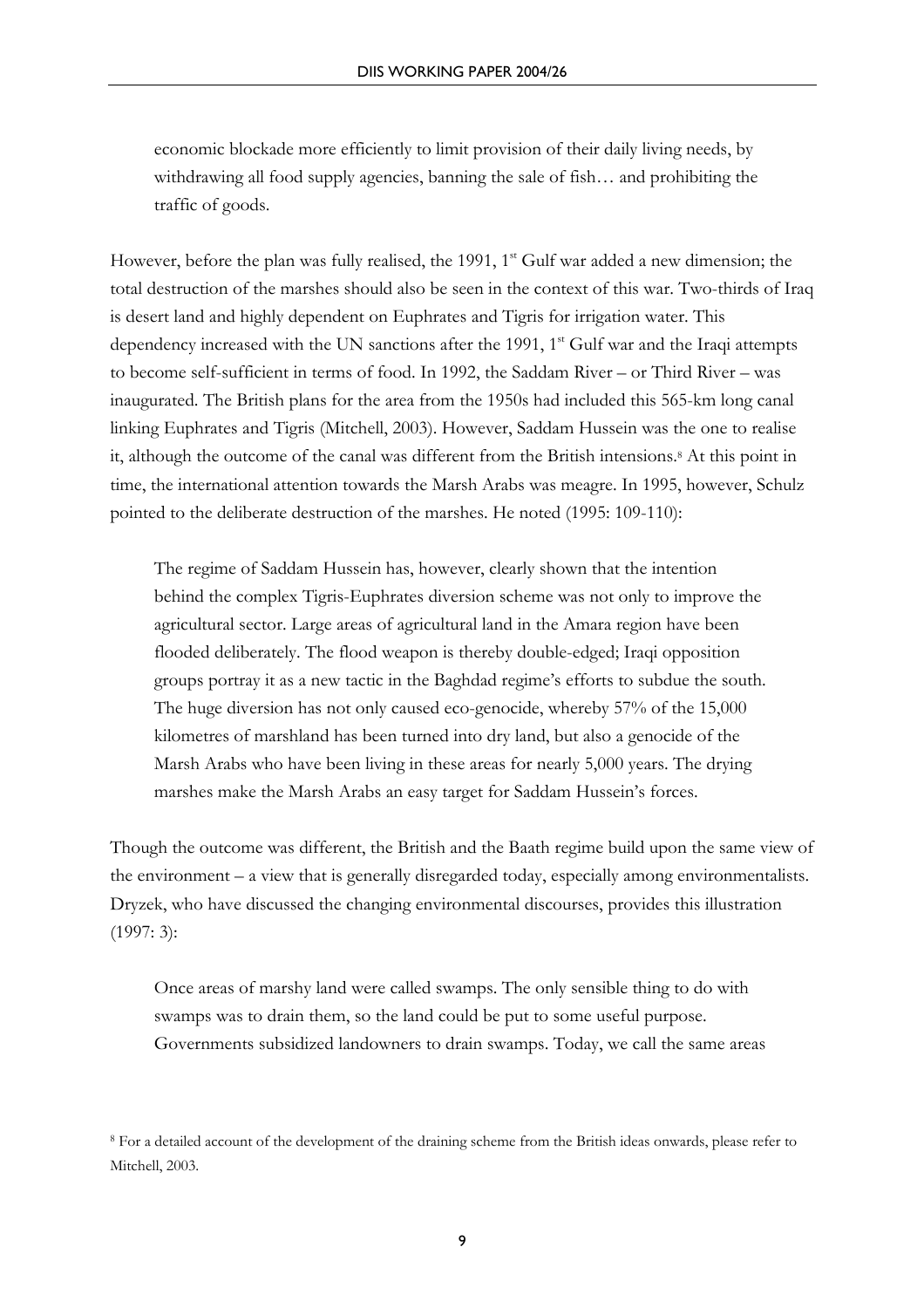wetlands, and the governments have enacted legislation to protect their recognized value in providing habitat for wildlife, stabilization of ecosystems, and absorption of pollutants.

The former approach provided by Dryzek can be seen in the attitude towards the Iraqi marshes employed by the British in the 1950s (see e.g. Davies, 1957) and later by the Iraqi regime: The marshes were perceived as swamps; it was a resource that could be utilised by draining. This is an environmental discourse in which natural resources are considered from a user perspective and not from a protection perspective. Likewise the people inhabiting these areas were regarded backward – after all, they were said to have had the same way of life for 5,000 years. This was part of a modernity discourse arguing that people should be 'developed'. Also, the draining of the marshes and subsequent change of lifestyle for the Marsh Arabs were part of the growth economy discourse that considered the Ma'dan primitive and living in an unexploited area. This was further emphasised by the fact that large oil reserves<sup>9</sup> are located in the area and these are difficult to access prior to draining.10 This is an illustration of the discourses that Saddam Hussein applied, discourses that he had adapted from the British just like the first draining plans. Saddam Hussein used these discourses to legitimise the 'developments' in the marshes. As we have seen, however, the draining of the marshes did not make the land arable, but destroyed it, and similarly the living conditions of the Marsh Arabs were not improved, but ruined. The Iraqi government's motives for the campaign in the marshes have been summed up this way: It was to eliminate a people (i.e. the Ma'dan) outside the government's control; to create a great engineering scheme equivalent of the palaces built in the cities; to generate economic development and increase oil production; and not least to destruct a habitat that provided refuges for regime opponents. In short the motive was to keep the regime in power (Fawcett and Tanner, 2002). A means in this campaign was to disgrace the Marsh Arabs for instance in the Baath Party newspaper *Al-Thawra*,11 which noted that the Marsh Arabs had become so accustomed to breeding buffaloes that they had become indistinguishable from them and that they had an intrinsic degraded nature (al-Khafaji, 1992).

<sup>&</sup>lt;sup>9</sup> According to the U.S. Department of Energy, the two largest fields in the marsh area contain an estimated 10-30 billion barrels and 15 billion barrels respectively (Energy Information Administration, *Iraq*, March 2002, in Human Rights Watch, 2003). The estimated production is 3m barrels per day, equal to Iraq's current total production. It is believed that building the infrastructure of roads, pipelines, and power lines will undermine the ecology of the marshes (Schifferes, 2003).

<sup>&</sup>lt;sup>10</sup> In fact, draining of the marshes for oil exploitation began in 1985 when the Iraqi government drained the eastern section of the Al Hammar marsh to exploit an oilfield there (North, 1993). <sup>11</sup> *Al-Thawra*, 1-3 April 1991, quoted in al-Khafaji (1992).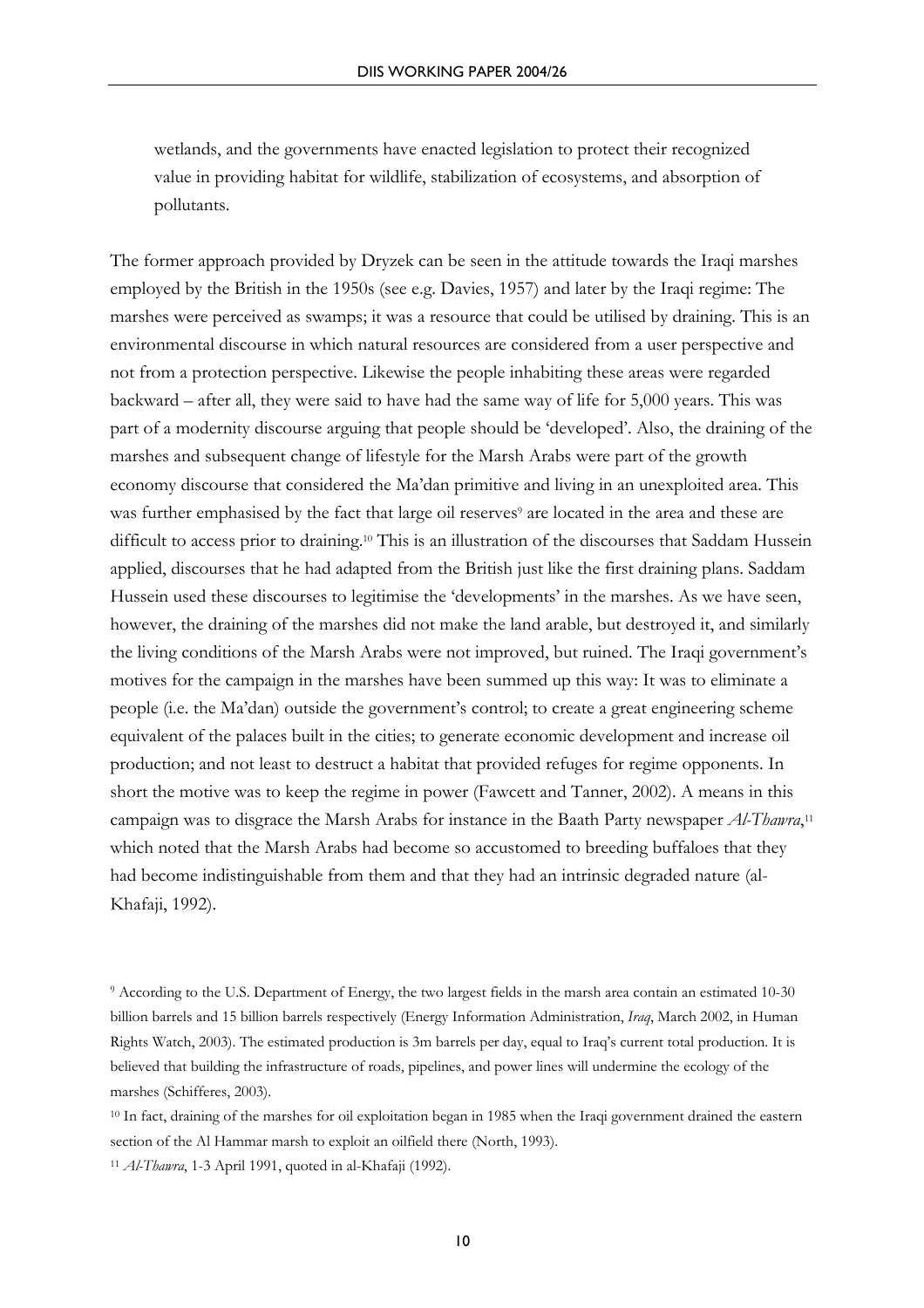Contemporary Western narratives build upon a different view of the marshes. The two discourses analysed below have a common ground in viewing the marshes as wetlands, i.e. as a resource that should be protected and not exploited.12

### The Mesopotamia discourse

This discourse can be dated back to UNEP's report from May 2001 titled 'Mesopotamian marshlands: the demise of an ecosystem'.13 This report gained public attention, and subsequently in newspaper and magazine articles the term 'Mesopotamian marshes' was reproduced. In these articles, however, Mesopotamia was often used as synonym to the marsh area although the term rightly refers to a much larger area as Mesopotamia is a Greek word meaning 'between the rivers'. Moreover, these articles established a link to the historical Mesopotamia by making references to the ancient history of Iraq as if this had taken place in the very marshes (e.g. The Independent14, National Geographic<sup>15</sup>, Gulf News<sup>16</sup>, BBC<sup>17</sup>). Hence, the Mesopotamia discourse conveyed an image of the marshes as the very centre of the ancient Mesopotamia, but it had its source in an environmental organisation and the environment was indeed at the core of the argument. The Mesopotamia discourse can be seen as part of the environmentalism discourse of the 1990s (e.g. Milton, 1996, 1997; Scoones, 1999). What is worth noticing is that Saddam Hussein is not mentioned. In the 50 page long UNEP-report, the destruction of the marshes is described without any reference to the regime *per se*. Instead emphasis is on the sophisticated utilisation of the wetland resources that the Ma'dan had invented and refined over millennia. The report emphasises this so-called sustainable resource use and looks to the whole Euphrates-Tigris river basin for obtaining sustainability (UNEP, 2001). In this way, it builds upon what Dryzek (1997) has labelled 'the quest for sustainability', which has a global outlook in finding solutions to environmental problems.

<sup>12</sup> The discourses are analysed using Dryzek's approach towards environmental discourses (Dryzek, 1997).

<sup>13</sup> It should be noted that the term 'Mesopotamian Marshes' has been used before, for instance in a publication by Bird Life International (Stattersfield et al., 1998). However, here the term is used to cover a much larger area.

<sup>14</sup> See article by M. McCarthy (2001) in The Independent.

<sup>15</sup> See article at National Geographic News, homepage of National Geographic (2001).

<sup>16</sup> See article in the on-line version of the UAE newspaper Gulf News (2001).

<sup>17</sup> See article by A. Kirby (2001) at BBC's homepage.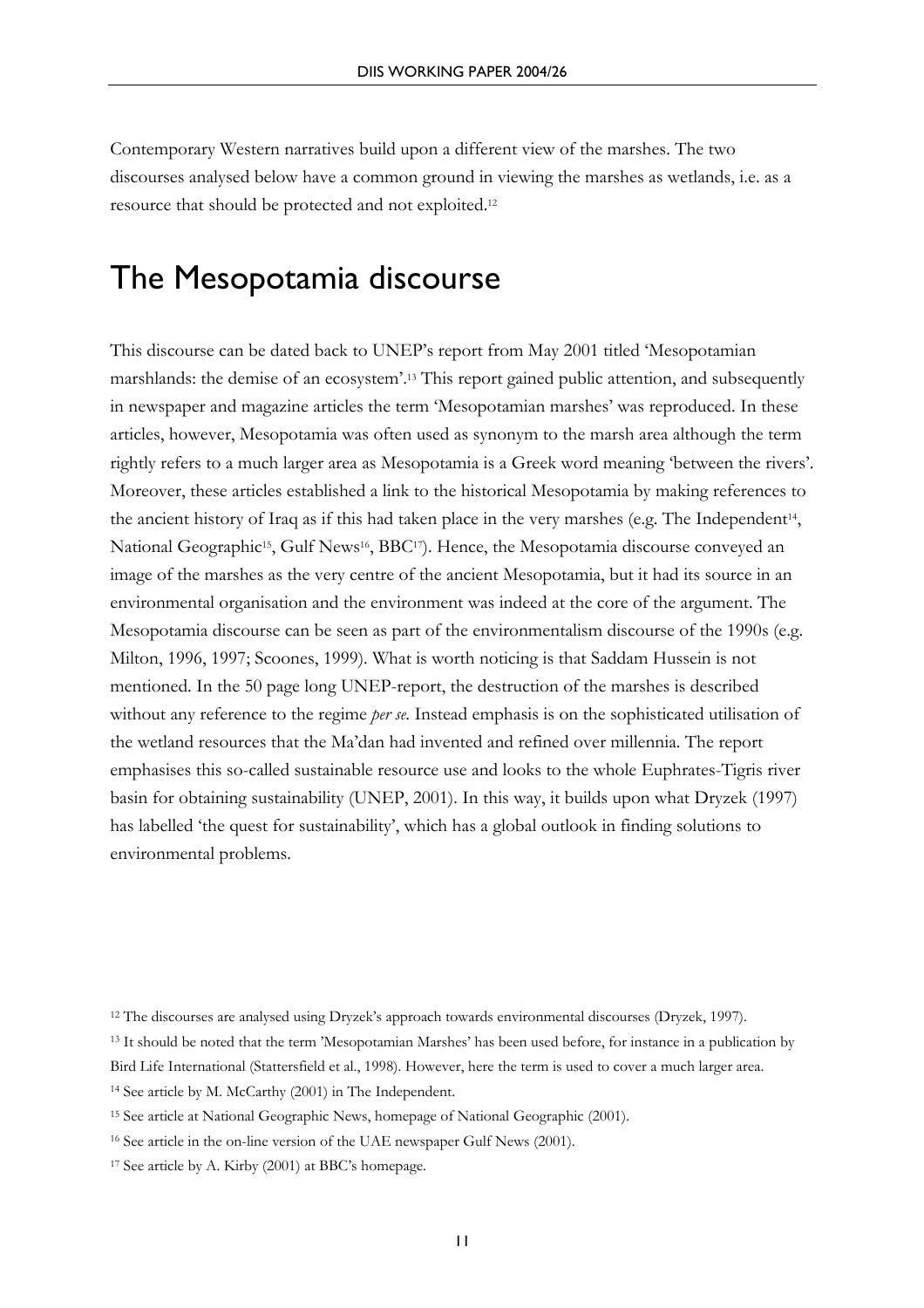The Mesopotamia discourse relies on the metaphor 'Mesopotamia'. While the utilisation of the marshes and the special way of life, which could be found there until recently, can be dated back to 3,000 BC, this way of life is not the common image of Mesopotamia. Usually, Mesopotamia is linked with the 'cradle of civilisation', with the invention of cultivation and the taming of animals. Hence, Mesopotamia includes taming of the wild or manipulation of 'nature', while the marshes are 'natural' areas, wild lands that humans have adapted to. In the Mesopotamia discourse, the metaphor has gained a new meaning. By using the term Mesopotamia, a link is made to the glorious past of this area, but not to the famous utilisation and 'taming' of natural resources. Instead the emphasis is on the continuous use of the wetlands, because this continued use is considered a symbol of sustainability. In this way, the Mesopotamia discourse links into the ideas of 'primitive ecological wisdom', which Milton has characterised as part of the environmentalism discourses of the 1990s (Milton, 1996: 229):

The assumption is that the ability of human beings to live in harmony with nature with their environment is somehow 'natural' or innate, and that those who live closest to what is taken to be a 'natural' way of life possess more ecological wisdom than those who, through economic development, have become alienated from 'nature'.

Hence, within the Mesopotamia discourse, the Ma'dan are perceived to have ecological wisdom and to live in harmony with nature. This gives them a symbolic importance as a people who have maintained a sustainable way of life. The implication of the Mesopotamia discourse with its emphasis on continuity and sustainability is that the Ma'dan people should be protected – not persecuted – as they are 'paragons of ecological virtue'18, which make them almost 'sacred'. Further, the destruction of the marshes is illegitimate because continuity creates legitimacy. Here, the metaphor Mesopotamia and references to the past make the destruction illegitimate without even mentioning Saddam Hussein.

At a different level, the discourse's focus on the Marsh Arabs' continued use of the natural resources implies that this sophisticated – sustainable – utilisation should be achieved again. In line with environmentalism discourses of the 1990s, the solution to the environmental problem is found by looking at the marshes in a regional perspective including the up-stream actions such as the construction of dams.

<sup>18</sup> The expression 'paragons of ecological virtue' is from Roy Ellen's paper on green primitivism (1986: 10).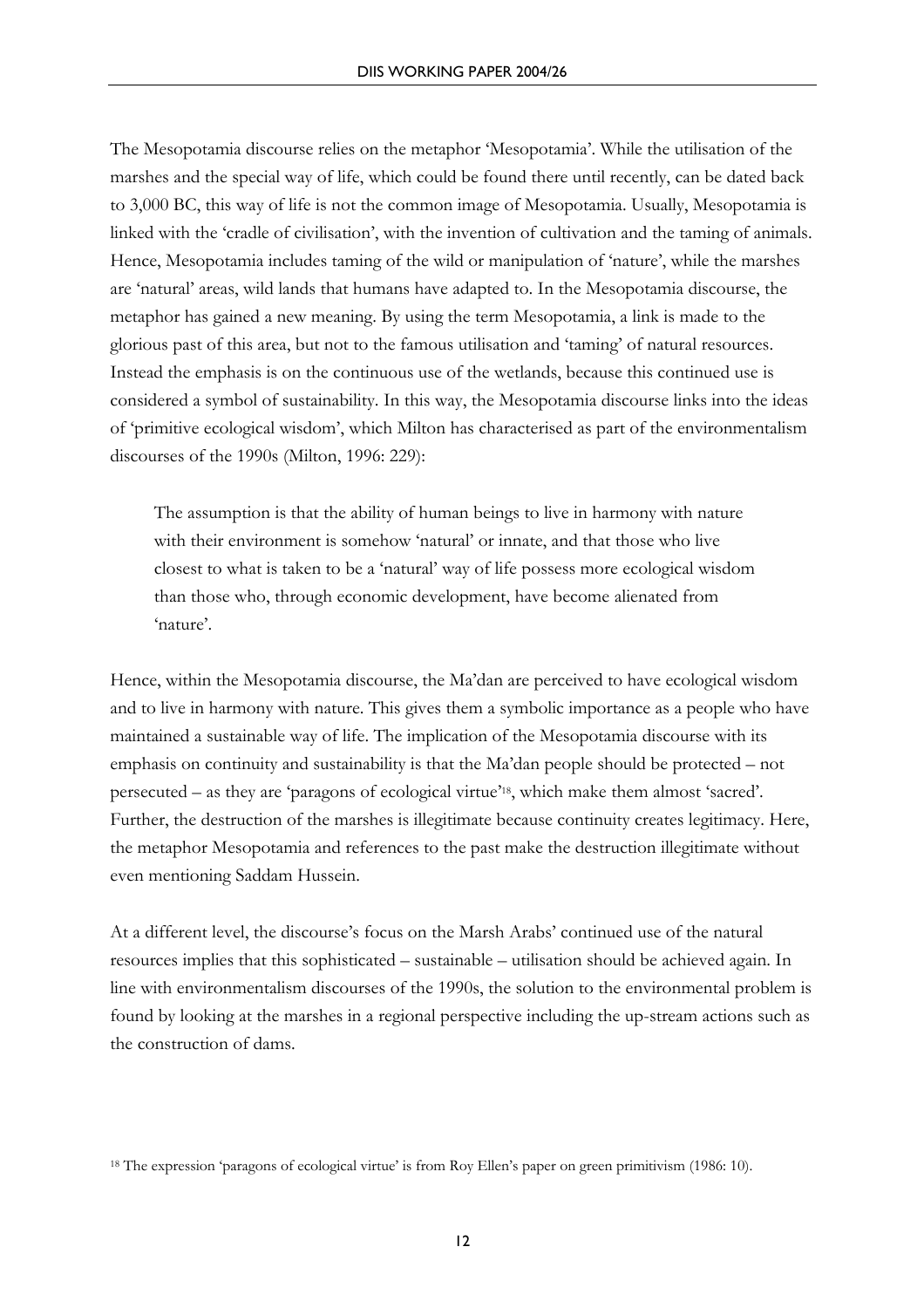#### THE EDEN DISCOURSE

In early 2003, a number of newspaper articles described the marshes as 'The Garden of Eden' (e.g. The Guardian19, The Wall Street Journal20, and Gainesville Sun21).22 This discourse can be traced back to Iraq Foundation, a group of expatriate Iraqis, who funded the organisation in 1991 to work for democracy and human rights in Iraq. With the 'Eden Again' project, the organisation wants to draw attention to the destruction of the marshes and the persecution of the Ma'dan and to raise money for a 'restoration of the Mesopotamian marshlands' (Iraq Foundation, 2003). In that way, the Iraq Foundation integrates the Mesopotamia discourse in the Eden discourse. The project idea dates back to spring 2002, but real public attention was not gained until a year later – just before the outbreak of the 2003, 2<sup>nd</sup> Gulf war. At that time, however, the discourse became dominant and references to Eden or Paradise23 became commonplace (e.g. The New York Times<sup>24</sup>, The Guardian<sup>25</sup>, The Washington Post<sup>26</sup>, Berlingske Tidende<sup>27</sup>).

The discourse applies Eden as a metaphor. This may not be the most obvious metaphor for swaps and marshes with plenty of reeds but few apple trees. The 'Garden of Eden' terminology is usually connected to the exotic flora and fauna found in ancient near east gardens of the rich and powerful as in this example by Foster (1998: 321):

21 See article by G. Bruno (2003) in Gainesville Sun.

<sup>22</sup> It should be noted that the land between the rivers (i.e. Mesopotamia) has been associated with Eden due to the text in Genesis 2, 10-14: 'A river flowed out of Eden to water the garden, and there it divided and became four rivers. The name of the first is Pishon; it is the one which flows around the whole land of Havilah, where there is gold; and the gold of that land is good; bdellium and onyx stone are there. The name of the second river is Gihon; it is the one which flows around the whole land of Cush. And the name of the third river is Tigris, which flows east of Assyria. And the fourth river is the Euphrates'. The reference to Euphrates and Tigris has led some to believe that the area between these famous rivers – although not necessarily the marsh area – could be the Garden of Eden (e.g. Willcocks, 1912). However, most scholars agree that neither in Christianity nor in Islam, Eden is a geographical place on Earth – one exception can be found in Hamblin, 1987.

<sup>19</sup> See article by D. Campell (2003) in The Guardian.

<sup>20</sup> See article by B. Spindle (2003) in The Wall Street Journal.

<sup>&</sup>lt;sup>23</sup> It should be noted that while reference to the Garden of Eden can be made by referring to Genesis, a reference to Paradise shows lack of understanding the difference between the Garden of Eden (as the initial earthly place) and Paradise (as the ultimate divine place).

<sup>24</sup> See article by M. Santora (2003) in The New York Times.

<sup>25</sup> See article by E. MacAskill (2003) in The Guardian.

<sup>26</sup> See article by L. Jacobson (2003) in The Washington Post.

<sup>27</sup> See article by S. Voigt (2003) in the Danish newspaper Berlingske Tidende.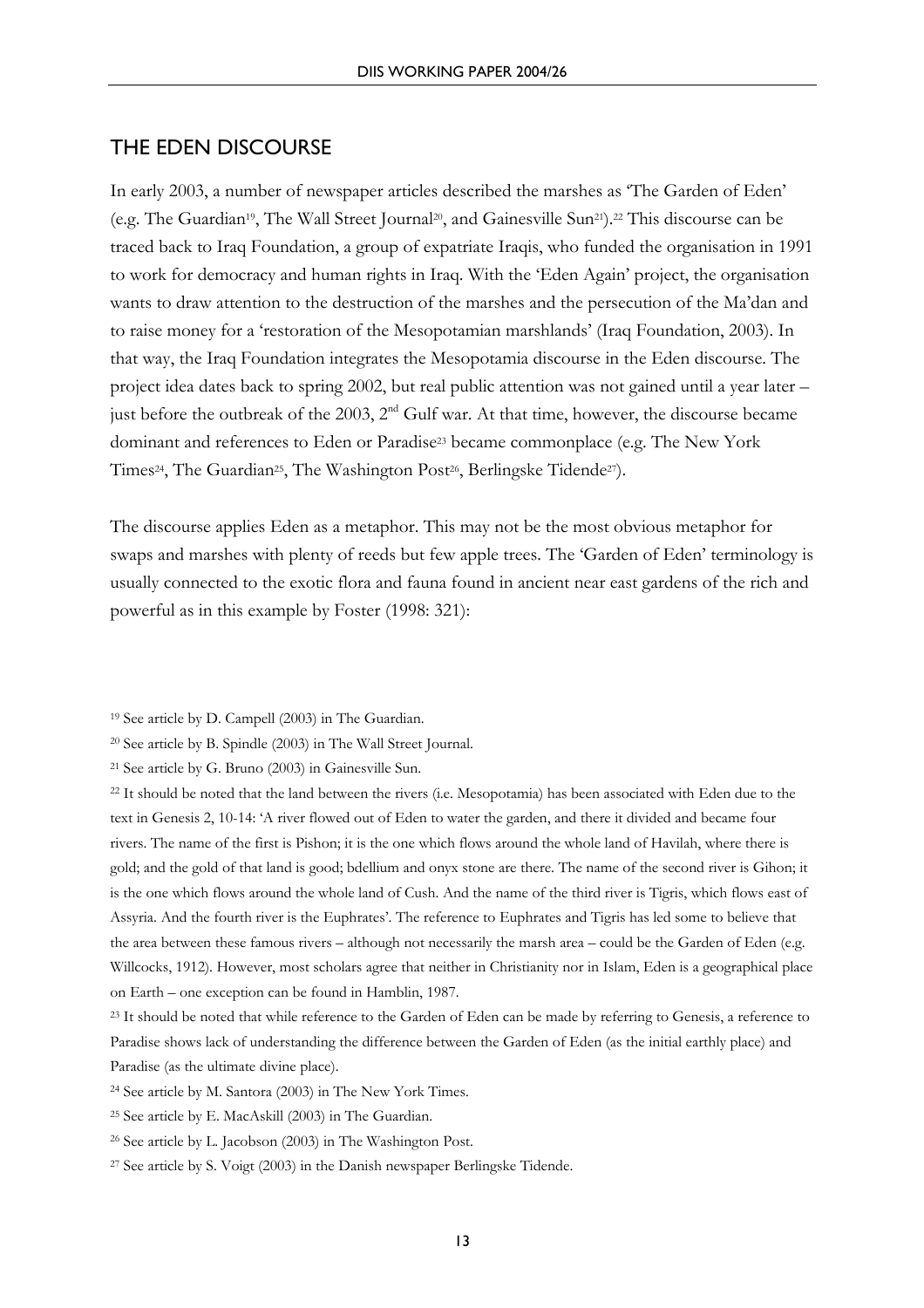The controlled coexistence of exotic and indigenous flora and fauna in palatial and urban settings provided a powerful, living metaphor for mental maps of a more perfect world – the original gardens of Eden.

Even though it has become widely accepted to associate Eden with southern Iraq, the myth about Eden has little resemblance with the marshes of southern Iraq. Nonetheless, Eden is used as a metaphor in this most recent and dominant discourse of the destruction of the marshes.

The content of the discourse is different from the Mesopotamia discourse in so far that environment is not at the core. The area is precious and has an Eden-like status, but environmental problems are not seen in a regional or geo-political perspective. It is Saddam Hussein who has the responsibility for the destruction. Two years passed from the Mesopotamia discourse until the Eden discourse developed. In the meantime, Iraq became part of President Bush's 'axis of evil' and Bush enlisted Saddam Hussein alongside the worst dictators of the world such as Hitler and Stalin. The implication of the discourse is that attention is moved from the environmental and humanitarian problems to the political arena. When articles state that Saddam Hussein is responsible for the destruction of the 'Garden of Eden' the reader is left with the impression that Saddam Hussein is the devil personified. In this way, the discursive construction of environmental destruction can be seen as part of the legitimising process for the 'liberation of Iraq'. Furthermore, the discourse implies that the removal of Saddam Hussein is the solution to the problems, as seen in the following quote from The Guardian published a week before the war, on March 12, 2003 (Campbell, 2003):

Return to Eden: Plan to restore ancient Iraqi marshlands drained by Saddam.

At the end of the first Gulf war, the marshlands of southern Iraq were drained in what was widely seen as retaliation by Saddam Hussein for the failed upraising of the Marsh Arabs, around 200,000 of whom subsequently fled the region. Now experts in wetland rehabilitation are actively exploring the possibility of restoring the region and turning it into a world heritage site. Discussing the future of the ancient marshlands at the moment is inevitably a delicate business. It presupposes the removal of President Saddam and, therefore, a war.

This Eden discourse even spread to UNEP's homepage (UNEP, 2003a). Two days after the war had begun, a press release declared that: '"Garden of Eden" in Southern Iraq Likely to Disappear completely in Five Years Unless Urgent Action Taken'. As mentioned, UNEP first drew attention to the environmental problems in the Iraqi marshes in the 'Mesopotamia Report' from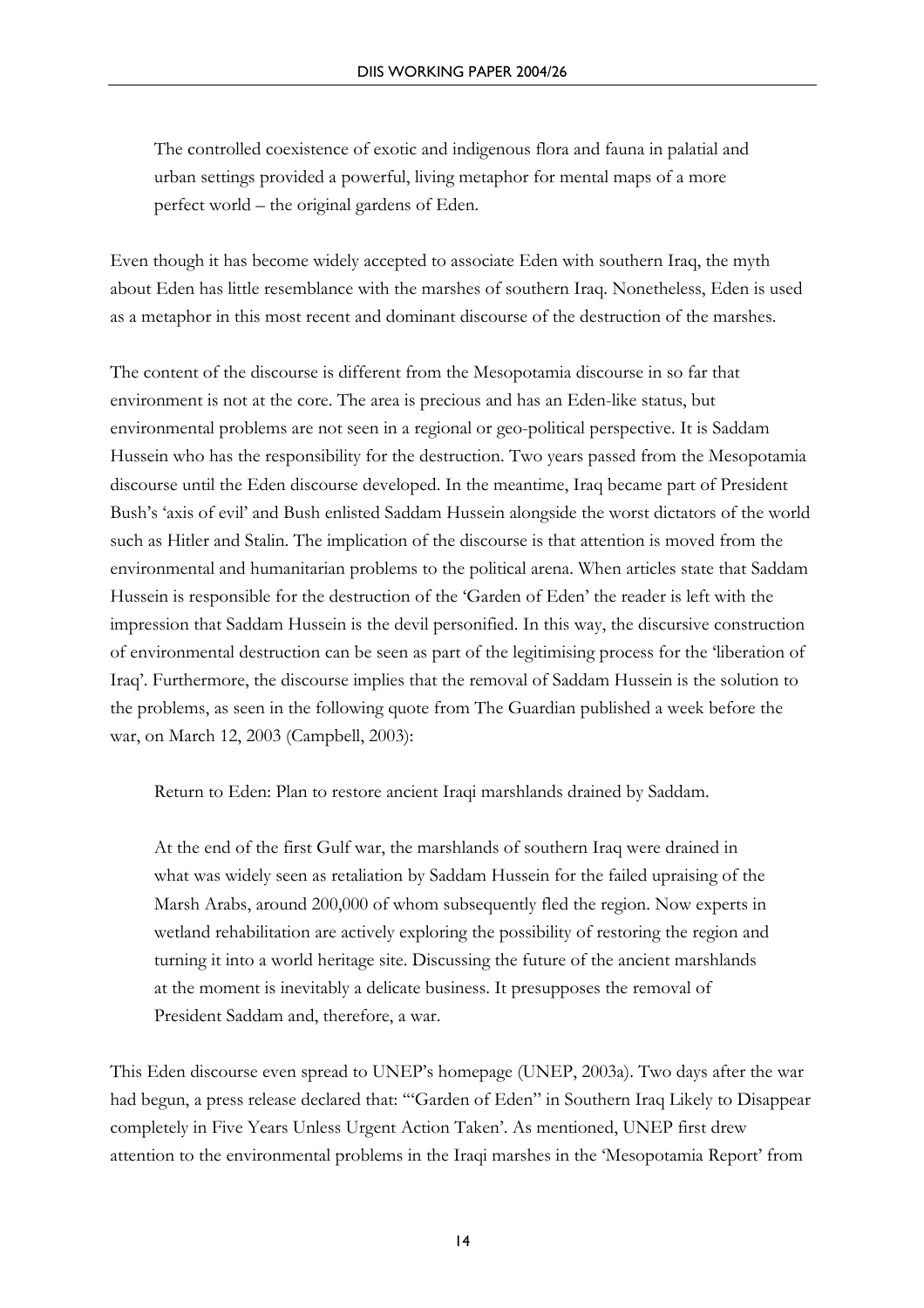May 2001 without pointing to the regime. Just like the Mesopotamia Report, the press release does not mention Saddam Hussein by name. Instead the executive director, Klaus Toepfer, refers to the need for making a full environmental assessment including projects and dams upstream. Hence, UNEP uses the 'Garden of Eden' metaphor without reproducing the whole Eden discourse.

The Eden metaphor was also embraced by the occupation forces in spring 2003. When British forces handed over control of the Al-Qurna area in southern Iraq to the Danish forces, the two Danish camps were named Camp Eden and Camp Yggdrasil respectively. In Norse mythology, Yggdrasil, also called the World Tree, is the giant ash tree that shelters and links all the worlds, i.e. heaven, earth, and hell. Hence, this name, although with Scandinavian reference, maintains the image of southern Iraq as a mythical place.

It is seen that the two discourses are not in conflict. Rather the Eden discourse has taken over from the Mesopotamia discourse and hence has become the dominant discourse in post-war tales of the marshes. The Eden discourse can absorb the ideas of sustainability and 'living in harmony with nature' – after all this is what we perceive the Garden of Eden to be like; a sustainable environment where the first people lived in harmony with nature. Both discourses are constructed outside the media that reproduce them. When the terms 'Eden' and 'Mesopotamia' are used, references are made to a deeper past, implying both pastoral idyll and high culture, as a way to criticize the present destruction of the marshlands and eviction of its inhabitants.

### **Discussion**

How have newspaper articles affected our understanding of the Ma'dan and the marshes? The two aspects of the problem – the demise of the marshes and the plight of the Marsh Arabs – have been presented in different ways and likewise the solutions.

Until the publication of the Mesopotamia report by UNEP in 2001, only few newspaper and magazine articles on the issue can be found.28 UNEP's report, however, received relatively wide newspaper coverage. As mentioned, UNEP's emphasis was on the environmental destruction of

<sup>28</sup> Some exceptions are J.R. Hilterman and F. Pearce, who wrote for *Middle East Report* and *New Scientists* respectively (Hilterman, 1993; Pearce, 1993) and A. North, who wrote pieces for *Geographical Magazine* and *The Middle East* (North, 1993, 1994).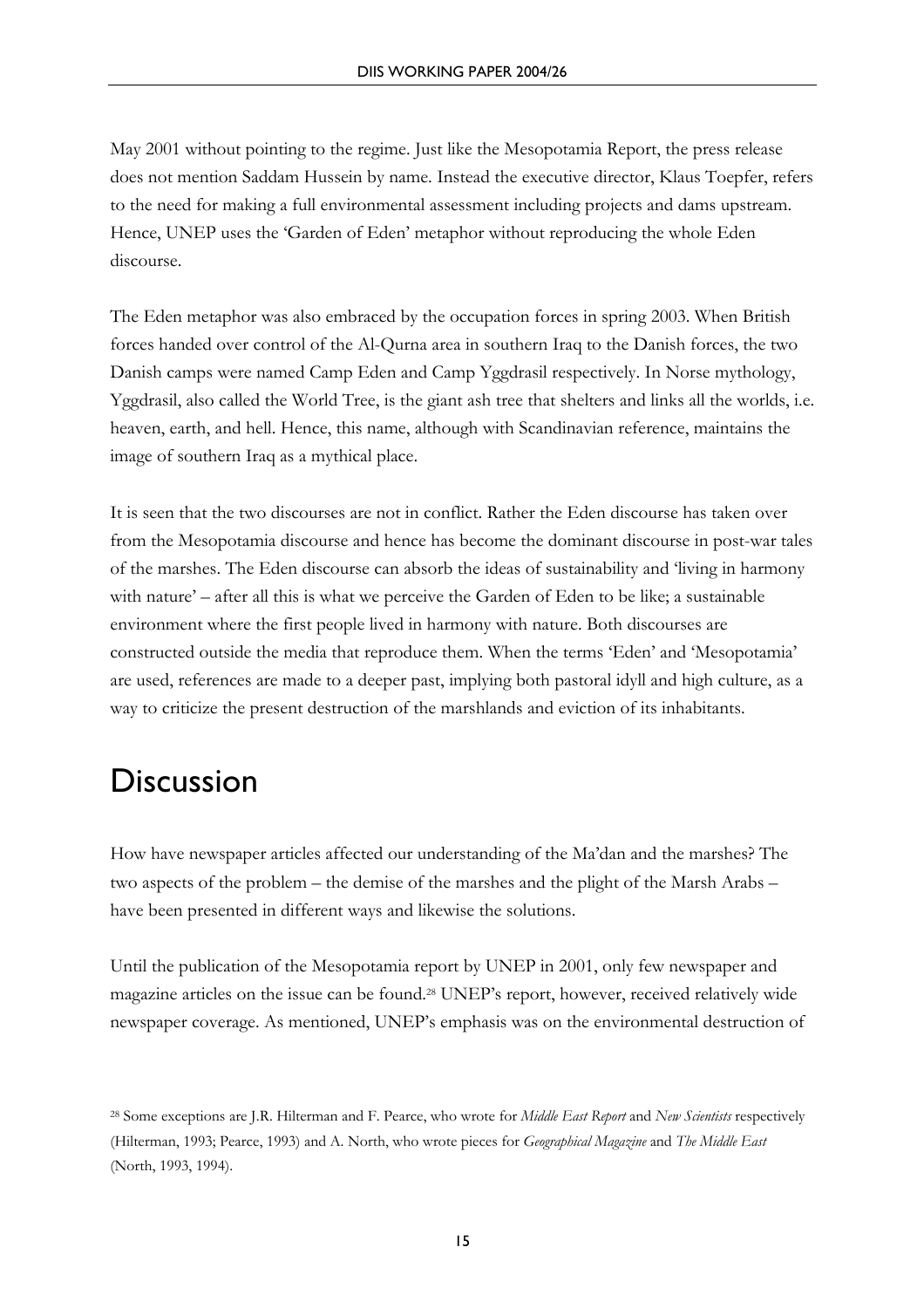the marshes. The destruction of the Ma'dan way of life is subsequent to the environmental destruction (UNEP, 2001: 1):

The disintegration of the Marsh Arab society, a unique community that has lived in the marshlands for more than five millennia, underlines a vivid human dimension to this environmental disaster.

The recommendations made reflect this focus. UNEP suggests international pressure in order to catalyse regional cooperation between the riparian countries. In the report, the demise of the marshes is perceived as a transboundary problem necessitating geo-political solutions (UNEP, 2001). This perspective is reflected in much of the media coverage of 2001 (e.g. The Seattle Times<sup>29</sup>, The Guardian<sup>30</sup>, New Scientist<sup>31</sup>).

Within 2002-2003, the focus changed – both in the media and in the wider debate – from the environment to the people. Today, in 2004, headlines and hearings concern the Marsh Arabs and not the marshes. When the emphasis is on the Ma'dan people and not the environment, the whole problem complex changes. While desiccation of the marsh environment can be ascribed to a number of the hydro-political decisions made in the catchment area of the Euphrates and Tigris Rivers, the responsibility for the atrocity against the Marsh Arabs is Saddam Hussein's. In this way, Saddam and his regime come up front and the regional perspective is toned down. Regime change becomes a solution to the Marsh Arab problem.

This discourse was applied by the U.S. Government as far back as May 2002 as it can be seen in an editorial entitled 'Brutality against southern Iraqis' from The United States Government's International Broadcasting bureau (USIBB, 2002):

…in 1991, Saddam Hussein launched a project to dry up Iraq's southern marshes. Iraqi forces burned or bulldozed thousands of homes and farms. Many people were killed. Over the past decade, more than eighty percent of the one-quarter million Marsh Arabs have been driven from their villages. Most are now refugees, including nearly one-hundred thousand living in a camp in Iran. […] Governments that violate citizens' rights are also likely to threaten their neighbors. Clearly, this is the case with

<sup>29</sup> See article in The Seattle Times (2001).

<sup>30</sup> See article by T. Radford (2001) in The Guardian.

<sup>31</sup> See article by F. Pearce (2001) in New Scientist.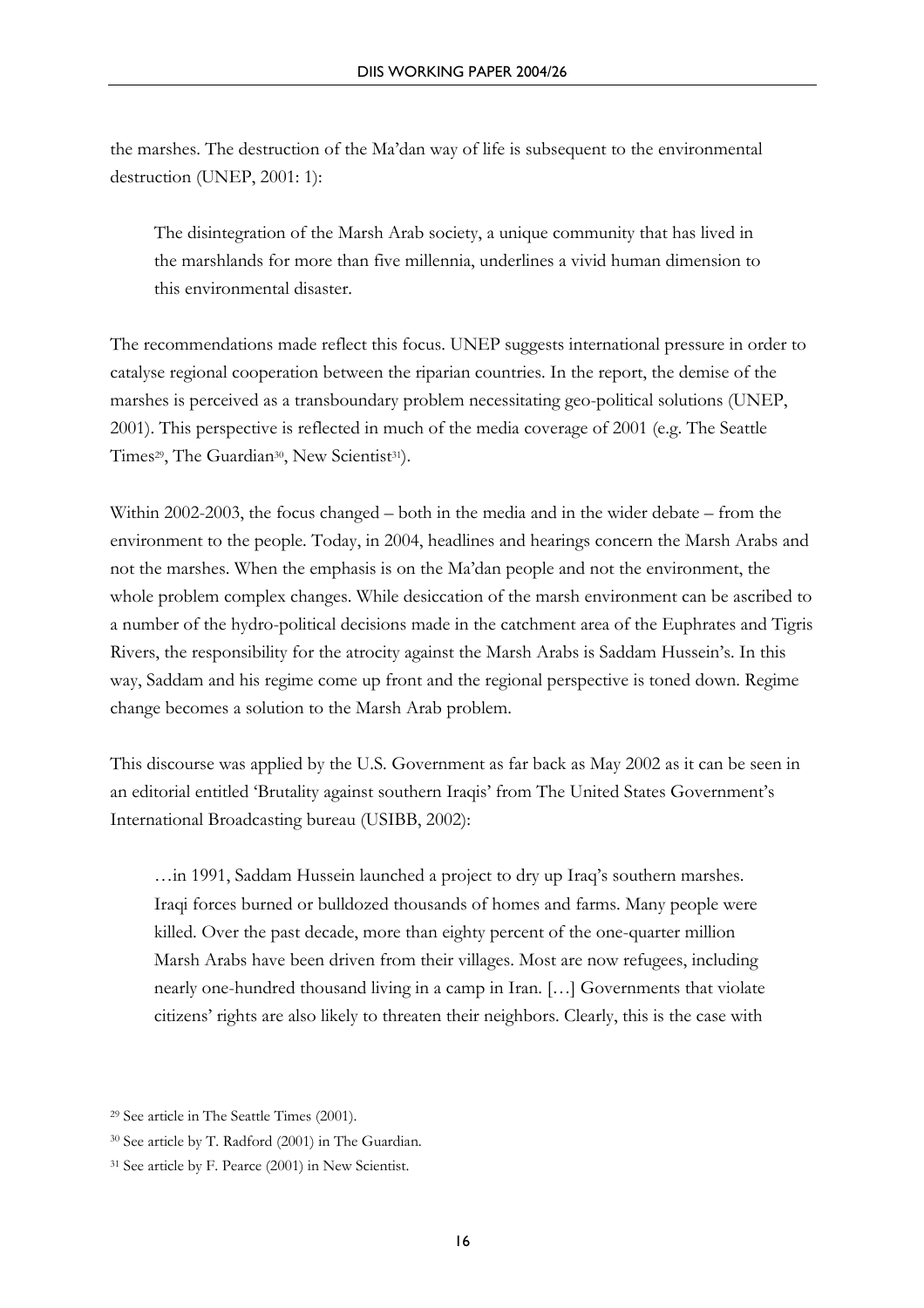Iraq, which has invaded both Iran and Kuwait over the past two decades. Moreover, Iraq continues to support terrorists and seek weapons of mass destruction. For these reasons, the U.S. is, in the words of Secretary of State Colin Powell, "examining options with respect to regime change, because the people of the… world and the people of Iraq will be better off with a new regime".

As noted by an anonymous researcher in an article in Chicago Tribune, the suffering of the Marsh Arabs helped provide Washington a humanitarian justification for the war to topple Hussein (Salopek, 2003). In January 2003, the Human Rights Watch issued a briefing paper on *The Iraqi Government Assault on the Marsh Arabs*. Here, the organisation pointed out the failure of the international community to act throughout the 1990s in spite of available information of the plight of the Marsh Arabs and the demise of their environment (HRW, 2003). This perspective is not present in the newspaper articles concerned with the Marsh Arabs issued around and after the 2003,  $2<sup>nd</sup>$  Gulf War. Thereby, the human suffering is used directly or indirectly to legitimise the war without questioning the role of the international community during the preceding twelve years. This provides a static and local understanding of the problem complex.

Likewise, by employing metaphors such as 'Eden' and 'Mesopotamia', both discourses convey a static image of the Ma'dan and the marshes. This leaves little room for a dynamic approach towards understanding the past and providing solutions for the future. The Ma'dan have not pursued the same way of life in the same geographical area for 5,000 years as the discourses imply. Most of the popular articles written in 2001-04, provide a narrative of the Marsh Arabs as a people who have lived in isolation, almost untouched by modernity until Saddam Hussein's plans in the early 1990s. In one of the few articles from the 1980s, "The Marsh Arabs revisited" from *Saudi Aramco World* (Spencer, 1982), the picture is quite different. The author describes a 'conservative' community in change, benefiting from electricity, buying rice from Texas and thereby abandoning self-sufficiency – hence a community marked by modernity. In contrast, the Eden and Mesopotamia discourses leave us with the impression that the Ma'dan will continue their way of life and to live in harmony with nature if the marshes are rehabilitated. Besides ignoring the problems associated with nature rehabilitation, the political and institutional problems associated with repatriating the Ma'dan are downplayed and it is uncertain whether they want to return (see e.g. a survey in Coast, 2003). We cannot turn back time; this means that the Ma'dan are part of the post-Saddam Hussein Iraqi reality. The Baath regime began draining the marshes under the pretext of providing 'development'. However, the present situation in the marsh area is best described as 'underdeveloped' in terms of education, health facilities, etc. Moreover, the Ma'dan belong to the Shia-Muslim majority and are hence at the centre of the power struggle taking place in Iraq after the fall of Saddam Hussein. These issues were pointed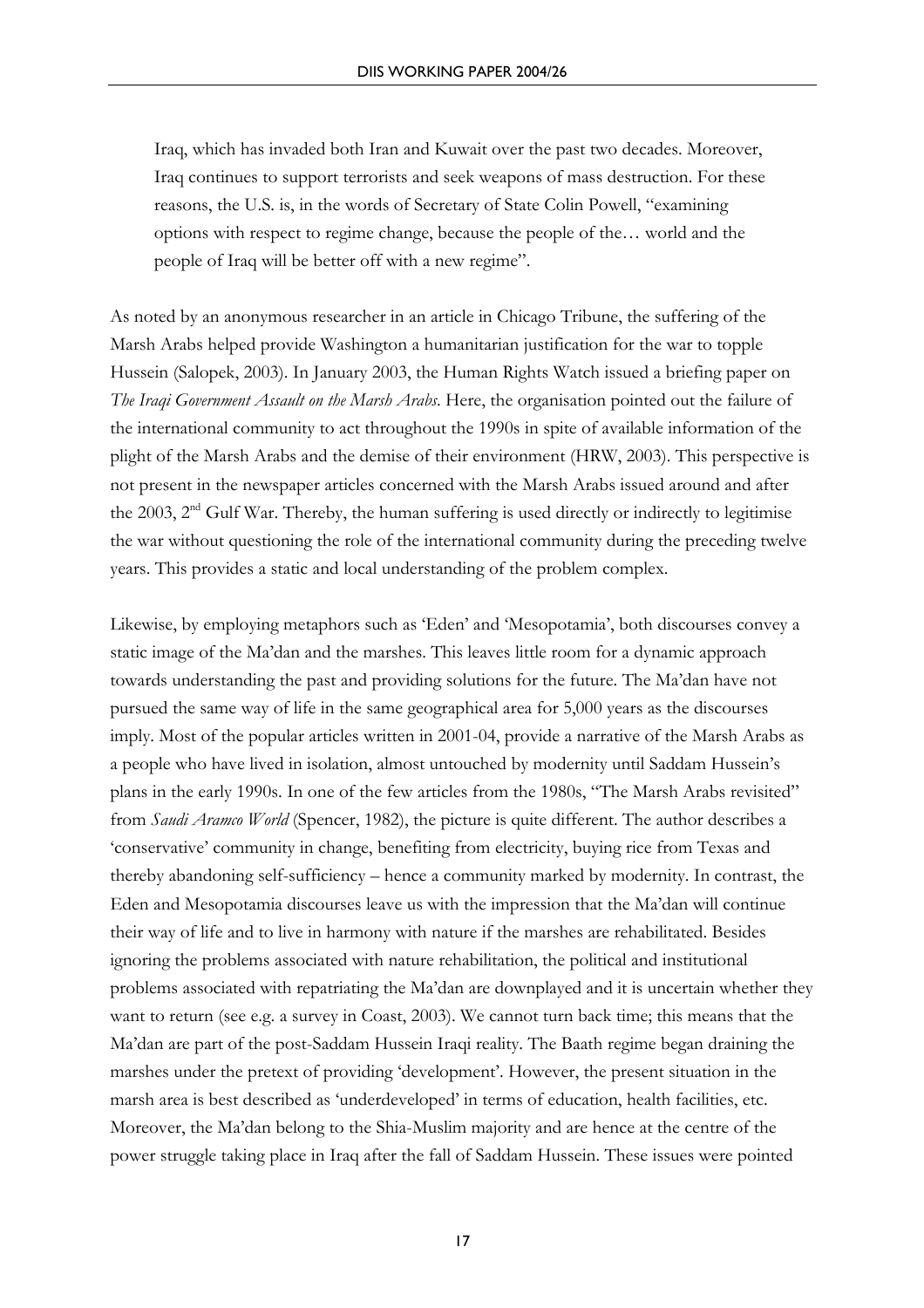out in 2002 already, in a briefing paper on internally displaced people in Iraq the authors further raise the notice that it will be difficult for any Iraqi government to choose nature rehabilitation over oil production in the marsh land (Fawcett and Tanner, 2002).

Finally, it should be mentioned that in the report *United Nations Inter-Agency Assessment of Vulnerable Groups. Part I: Marsh Arabs* based on a UN mission in June 2003, warnings are made against providing special assistance focussing on the Marsh Arab community. In the report, it is argued that special aid could 'encourage hostilities between the Marsh Arabs, surrounding host communities and other sizable vulnerable groups who in essence have similar needs' (UNOHCI, 2003: 5). With the increased media interest up to and after the war, the plight of Marsh Arabs has received attention beyond the international aid community. While humanitarian assistance is greatly needed, the narrative of the Marsh Arabs as a unique people with special links to a remote history, inhabiting the Garden of Eden provides them with more legitimate claims for aid, which creates unnecessary boundaries between the Ma'dan and their surrounding communities. Rehabilitation of the marshes cannot change what has happened. The Ma'dan way of life has already been destroyed. At present, it is uncertain how many Ma'dan want to return to the marshes and take up their ancient livelihood. The isolation of the community no longer exists; people have been abroad and may have developed needs and wants that are different from the livelihoods they once pursued. As noted by professor Victor Tanner, who has studied internally displaced people of Iraq, the Marsh Arabs 'should not be held hostage to some romantic notion of a return to the Garden of Eden' (Fuller, 2003). Tanner further emphasised that the Ma'dan are a disparate group spread all over Iraq and in neighbouring countries all having different views visà-vis repatriating.

# Concluding remarks

This paper has discussed the 'stories of destruction' concerning the dismay of the Iraqi marshes and the Marsh Arabs as well as the attention which the international community has paid to these problems.

The paper has shown how the destruction of the marshes and the assault on the Ma'dan by and large were of no concern to the international community until the legitimacy of the 2003,  $2<sup>nd</sup>$  Gulf war was questioned. Then, the published stories of destruction were oblivious of the attitude of the international community throughout the 1990s. Furthermore, the Eden discourse removed the focus from the geo-political character of nature rehabilitation.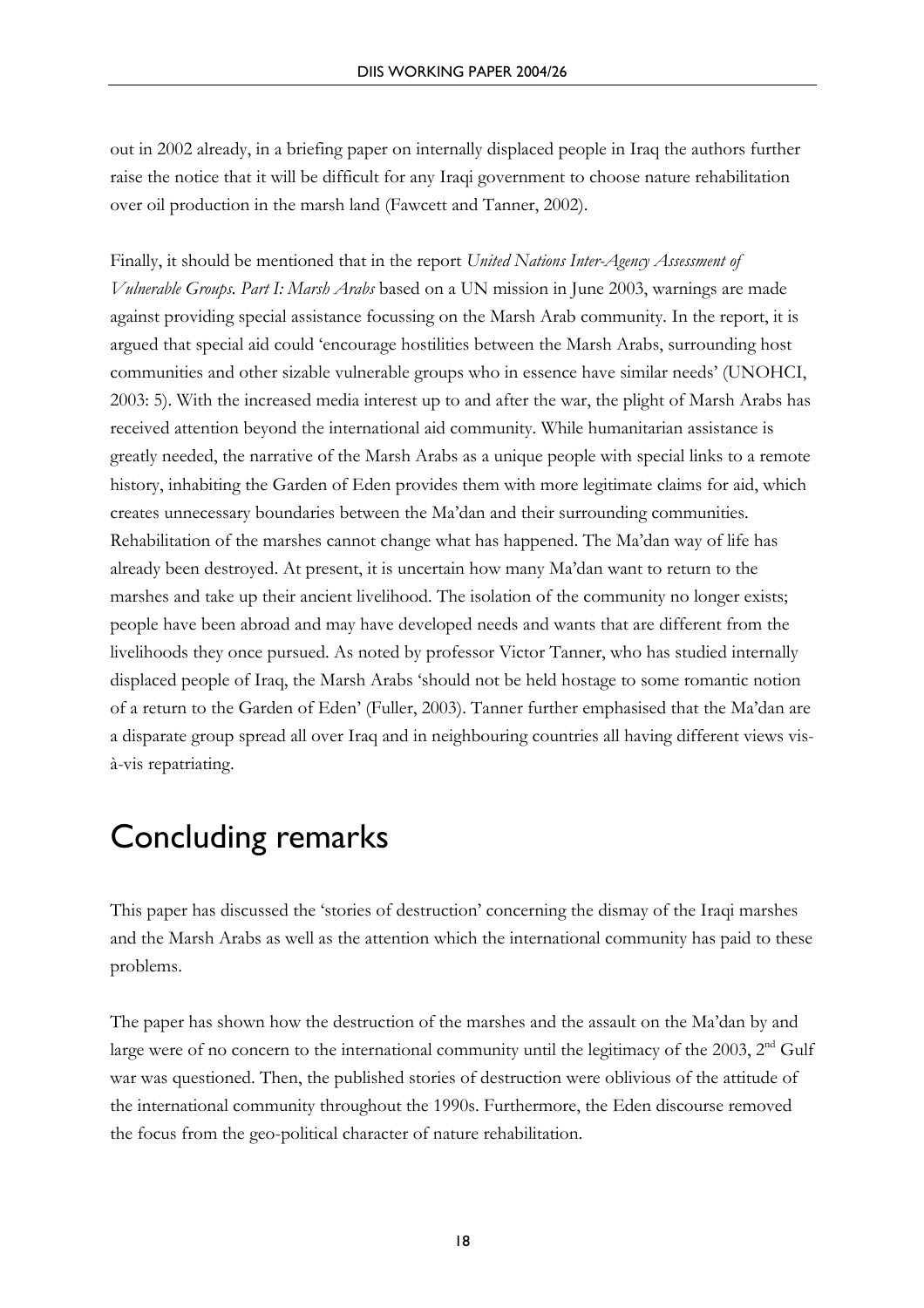In a 1993 Geographical Magazine article, the question was raised why the British and US governments did not bomb the marsh dykes and dams. After all, allied aircraft were flying over the marshes on a daily basis after the implementation of the August 1992 'no-fly zone' (North, 1993). There are no simple answers to that question, but a few suggestions can be put forward: Technically, it would be difficult both because precision bombs are not suitable for removing dykes and because the hydrological consequences of such bombing would be difficult to predict. Also, the allied forces did not want to bomb infrastructure that might become useful in subsequent ground operations – drained marshes are more easily negotiated than swamps. Finally, in the early 1990s, British and US governments did not find the assault on the marshes an important cause as can be seen from the lack of action despite reports presented in the UN security council.

The paper has demonstrated that the hegemony of the two discourses outlined in the previous section does not leave much space for the Ma'dan to pursue the kind of life they find appropriate. This is due to the fact that the claim for assistance to the Ma'dan is legitimized via the so-called sustainable way of life and their continuity with the past. Moreover, the fact that large oil reserves are located in the marsh area may affect environmental rehabilitation. Can a new Iraqi government afford to leave these reserves untouched? Can oil industry and environmental protection be combined? Although the USAID has decided to make marsh rehabilitation part of their programme for post-war Iraq, it is unknown how these conflicting issues will be dealt with.

## **References**

- AMAR, 2003 *Iraq survey, May-June 2003*. Assisting Marsh Arabs and Refugees International Charitable foundation.
- Beaumont, P. 1996 Agricultural and environmental changes in the upper Euphrates catchment of Turkey and Syria and their political and economic implications. Applied Geography, 16, 2: 137-157.
- Beaumont, P. 1998 Restructuring of water usage in the Tigris-Euphrates Basin: The impacts of modern water management policies. In Coppock, J. and Miller, JA Transformation of Middle Eastern natural environments: Legacies and lessons, pp. 168-186. Bulletin Series, No 102, Yale School of Forestry and Environmental Studies.
- Biger, G. 1989 The Shatt-Al-Arab River boundary: A note. Middle Eastern Studies 25, 2: 249- 252.
- Brasington, J. 2003 Monitoring marshland degradation using multispectral remote sensed imagery. In Nicholson and Clark (eds.) The Iraqi marshlands: a human and environmental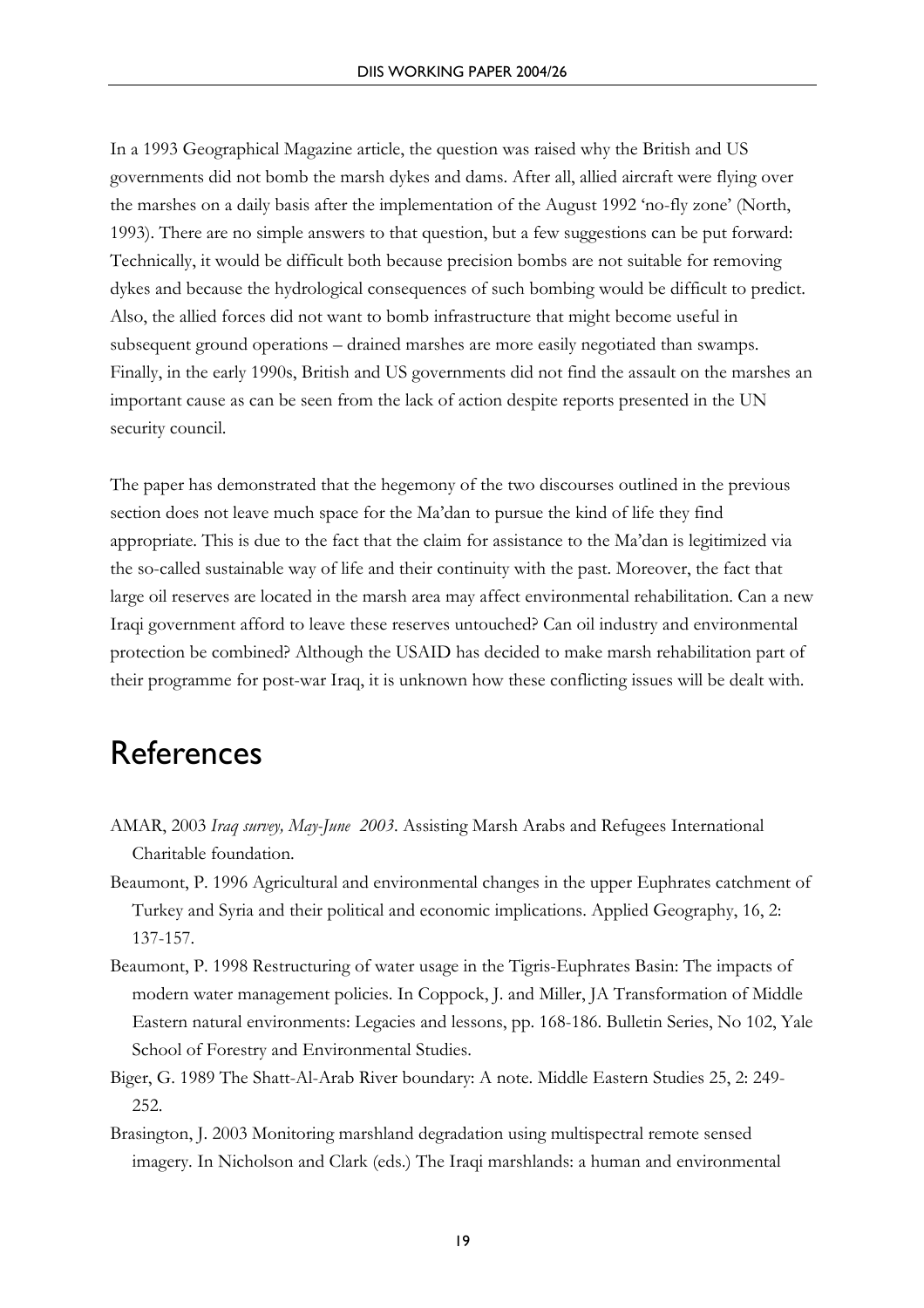study, pp. 151-168. Politico's in association with The AMAR International Charitable Foundation, Wales.

- Bruno, G. 2003 Iraq's wetlands may be restored. Gainesville Sun, 1 March, 2003.
- Burgess, J. 1990 The production and consumption of environmental meanings in the mass media: A research agenda for the 1990s. Transactions of the British Geographers, NS, 15 (2): 139-161.
- Campell, D. 2003 Return to Eden: Plan to restore ancient Iraqi marshlands drained by Saddam. The Guardian, March 12, 2003. http://society.guardian.co.uk/print/0,3858,4622741-105909,00.html (accessed 28-06 2004).
- Carkoglu, A. and Eder, M. 2001 Domestic concerns and the water conflict over the Euphrates-Tigris river basin. Middle Eastern Studies, 37, 1: 41-71.
- Coast, E. 2003 Demography of the Marsh Arabs. In Nicholson and Clark (eds.) The Iraqi marshlands: a human and environmental study, pp. 19-35. Politico's in association with The AMAR International Charitable Foundation, Wales.
- Davies, D.H. 1957 Observations on land use in Iraq. Economic Geography, 33(2) 122-134.

Dellapenna, J.W. 2003 The Iraqi campaign against the Marsh Arabs: Ecoside as genocide. JURIST: The Legal Education Network, January 31, 2003. http://jurist.law.pitt.edu/forum/forumnew92.php

- Dryzek, J.S. 1997 The politics of the Earth: Environmental discourses. Oxford University Press, Somerset.
- Ellen, R. 1986 'What the Black Elk left unsaid: on the illusory images of Green primitivism'. Anthropology Today 2 (6): 8-12.
- Fawcett, J. and Tanner, V. 2002 The internally displaced people of Iraq. The Brookings Institution – SAIS project on internal displacement. An Occasional Paper, October 2002.
- FORWARD, 2003 *Strategies for assisting the marsh dwellers and restoring the marshlands in southern Iraq.* Interim status report, September 2003. FORWARD Task Order Bureau for Asia and the Near East, Integrated Water and Coastal Resources Management IQC, U.S. Agency for International Development.
- Foster, K.P. 1998 Gardens of Eden: Exotic flora and fauna in the ancient Near East. In Coppock, J. and Miller, JA Transformation of Middle Eastern natural environments: Legacies and lessons, pp. 320-329. Bulletin Series, No 102, Yale School of Forestry and Environmental Studies.
- Fuller, J. 2003 Natsios says Iraqis must have a part in marshland restoration. U.S. Embassy Islamabad, press release. http://usembassy.state.gov/islamabad/wwwh03050905.html (accessed 30-07 2003)
- Gulf News 2001 Dams, drainage leave Fertile Crescent devastated. Gulf News, May 20, 2001. http://www.gulf-news.com/Articles/print2.asp?ArticleID=17608 (accessed 25-06 2003)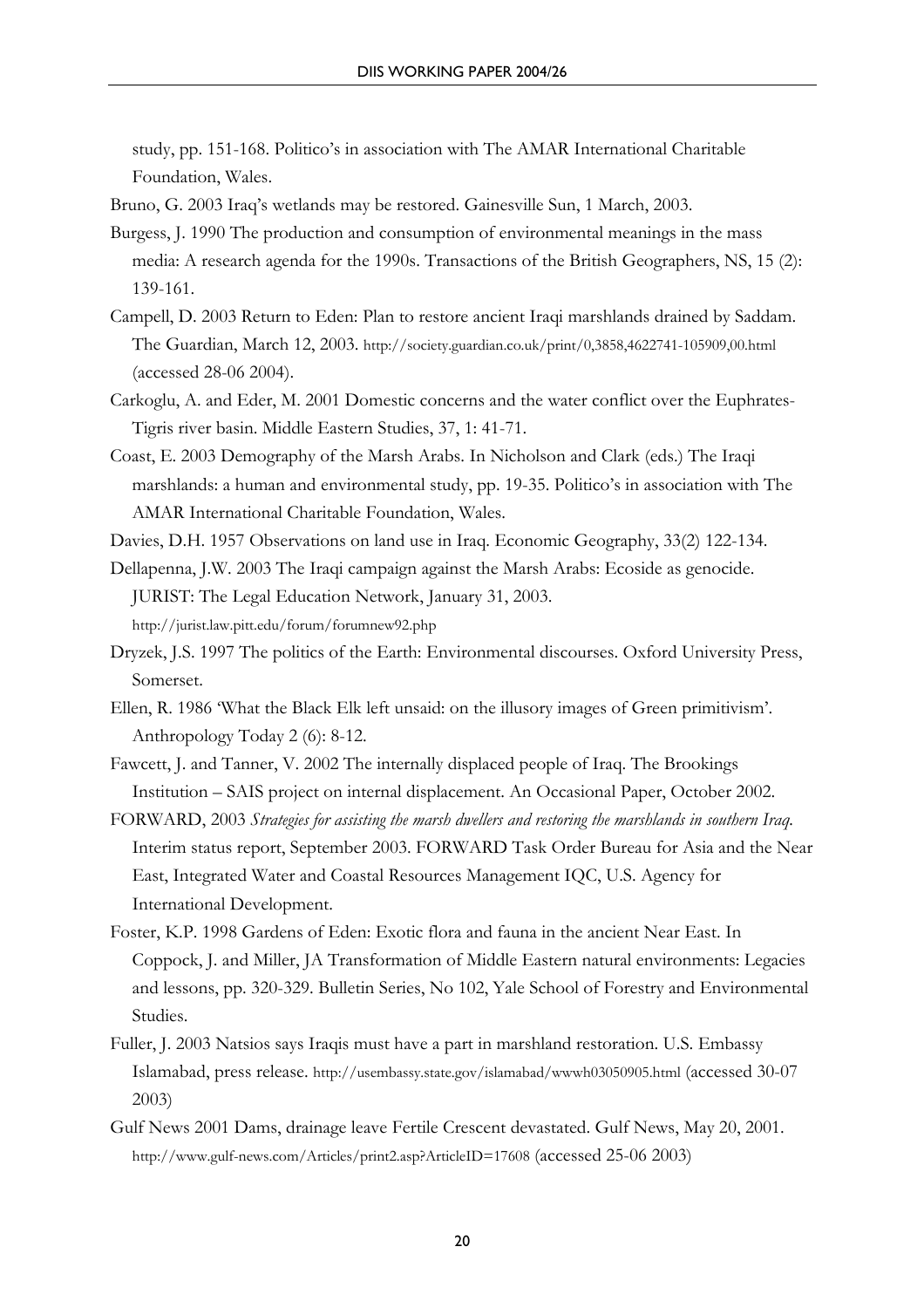- Hamblin, D.J. 1987 Has the Garden of Eden been located at last? Smithsonian Magazine, May 1987: 127-135.
- Havnø, K. 2003 The Mesopotamian marshland: Restoration and management. A concept note. Unpublished document from Danish Hydrological Institute (DHI), Water & Environment.
- Hilterman, J.R. 1993 Diverting water, displacing Iraq's marsh people. Middle East Report, 181: 36.
- HRW 2003 The Iraqi government assault on the Marsh Arabs. A Human Rights Watch Briefing Paper, January 2003.
- http://www.reliefweb.int/library/documents/2003/ohci-irq-30jun.pdf
- Iraq Foundation 2003 The "Eden again" project: A New Project Sponsored by the Iraq Foundation. http://www.iraqfoundation.org/projects/edenagain/index.html (accessed 23-05 2003)
- Jacobson, L. 2003 Back to Eden: Restoring the marshes of Iraq. The Washington Post April 28, 2003.http://www.washingtonpost.com/ac2/wp-dyn/A39733-2003apr25?language=printer (accessed 23/05 2003)
- al-Khafaji, I. 1992 State terror and the degradation of politics in Iraq. *Middle East Report*, 176: 15- 21.
- Kirby, A. 2001 Mesopotamia's marshes 'set to vanish'. BBC News 16 May 2001. http://news.bbc.co.uk/2/hi/science/nature/1332128.stm (accessed 26-05 2003).
- Kliot, N. 1996 Hydropolitics and geopolitics in the Tigris-Euphrates river basin. Paper presented at the conference 'Water in the Middle East – a source of conflict or cooperation?' August 26, 1996, Odense University, Denmark.
- Levy, R. 1924, A note on the Marsh Arabs of lower Iraq. Journal of the American Oriental Society, 44: 130-133.
- MacAskill, E. 2003 Marsh Arabs ambivalent about returning to their lost paradise. The Guardian April 26, 2003. http://www.guardian.co.uk/international/story/0,3604,943909,00.html (Accessed 29-06 2004)
- Maltby, E. (ed) 1994 An environmental and ecological survey of the marshlands of Mesopotamia. AMAR Foundation, May 1994.
- Maxwell, G. 1957 People of the reeds. Harper & Brothers Publishers, USA.
- McCarthy, M. 2001 How Saddam has drained life from his precious wetlands and left a people damned. The Independent, May 19, 2001.
- Middle East Watch 1992 (Now Human Rights Watch/Middle East and North Africa) Endless torment: The 1991 uprising in Iraq and its aftermath. A Human Rights Watch Report, June 1992.
- Milton, K 1997 Ecologies: anthropology, culture and the environment. International Social Science Journal 49: 477-495.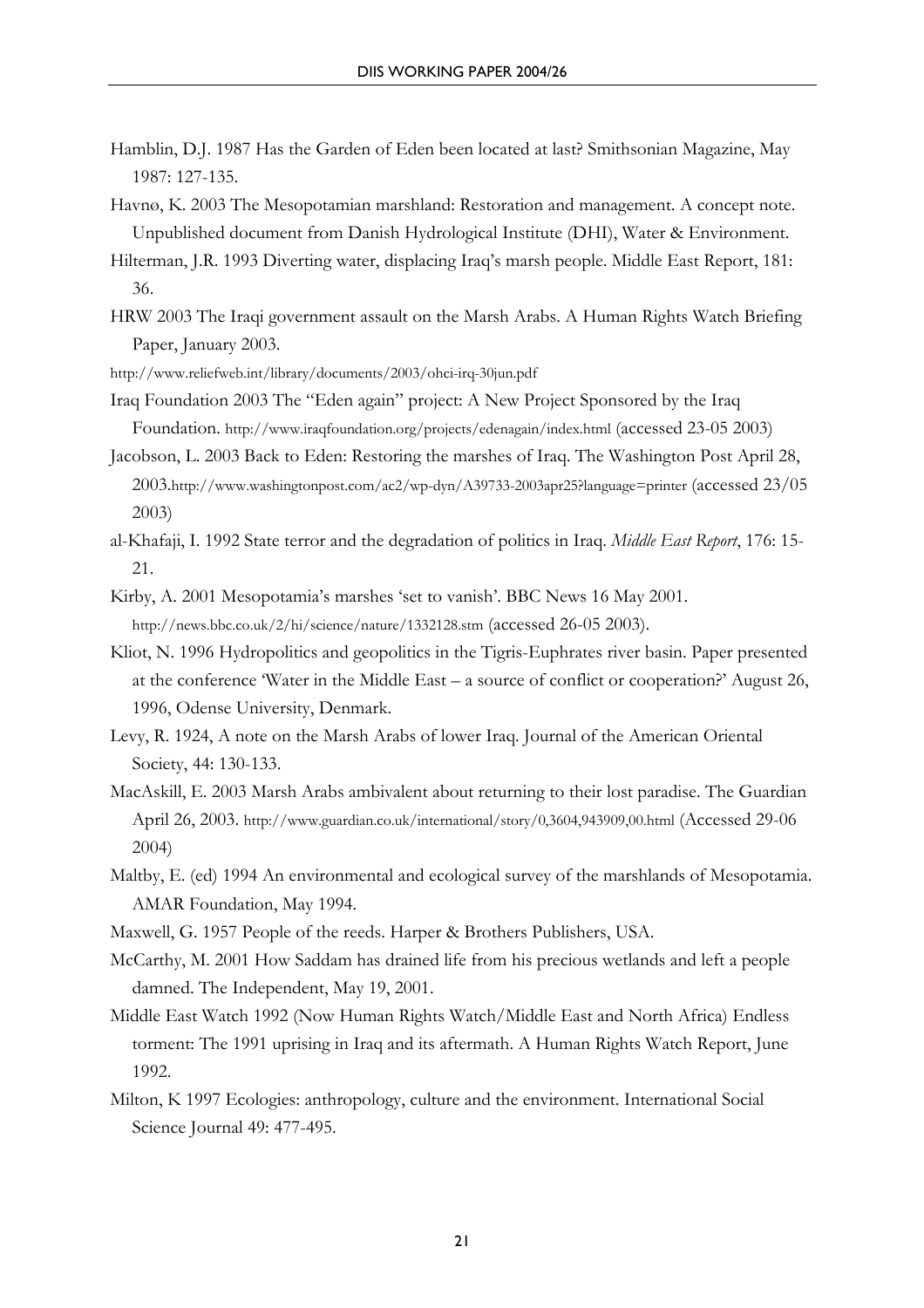- Milton, K. 1996 Environmentalism and cultural theory: exploring the role of anthropology in environmental discourses. Routledge, St. Ives.
- Mitchell, C. 2003 Assault on the marshlands. In Nicholson and Clark (eds.) The Iraqi marshlands: a human and environmental study, pp. 64-100. Politico's in association with The AMAR International Charitable Foundation, Wales.
- Naff, T. and Hanna, G. 2003 The marshes of Southern Iraq: A hydro-engineering and political profile. In Nicholson and Clark (eds.) The Iraqi marshlands: a human and environmental study, pp.169-200. Politico's in association with The AMAR International Charitable Foundation, Wales.
- National Geographic 2001 Ancient Fertile Crescent almost gone, satellite images show. National Geographic News, May 18 2001.

http://news.nationalgeographic.com/news/2001/05/0518\_crescent.html (accessed 26-05 2003)

- Nicholson, E. 2003 Preface: After Saddam. . In Nicholson and Clark (eds.) The Iraqi marshlands: a human and environmental study, pp. ix-vxii. Politico's in association with The AMAR International Charitable Foundation, Wales.
- North, A. 1993 Saddam's water war. Geographical Magazine, July 1993: 10-14.
- North, A. 1994 Flight of the Marsh Arabs. The Middle East, February 1994: 37-39.
- Pearce, F. 1993 Draining life from Iraq's marshes: Saddam Hussein is using an old idea to force the Marsh Arabs from their home. New Scientist: 138: 1869, 17 April 1993.

Pearce, F. 2001. Iraqi wetlands face total destruction. New Scientist: 170: 2291, 19 May 2001.

- Radford, T. 2001 Marsh Arab civilisation disappearing as Iraqi wetlands are drained. The Guardian, May 19, 2001. http://www.guardian.co.uk/print/0,3858,4188924-103681,00.html (accessed 29-06 2004).
- Randerson, J. 2003Iraqis reclaim their ancient wetlands. New Scientist online edition, NewScientist.com 1 October 2003. http://www.newscientist.com/news/print.jsp?id=ns99994217 (accessed 29-06 2004).
- Salopek, P. 2003 Bled dry, Marsh Arabs retaliate. Chicago Tribune, June 13, 2003.
- Santora, M. 2003 Marsh Arabs cling to memories of a culture nearly crushed by Hussein. The New York Times, 28 April, 2003.
- Schifferes, S. 2003 US pledges aid for Iraq marshes. BBC News, 8 May, 2003. http://news.bbc.co.uk/go/pr/-/2/hi/middle\_east/3009249.stm (accessed 29 07 2003)
- Schulz, M. 1995 Turkey, Syria and Iraq: A hydropolitical Security Complex. In Ohlsson, L. (ed) Hydropolitics: Conflicts over water as a development constraint. Zed Books, London.
- Scoones, I. 1999 New Ecology and the social sciences: what prospects for a fruitful engagement? Annual Review of Anthropology 28: 479-507.
- Seattle Times 2001 Draining, dams turn Iraq's marshland into wasteland. Seattle Times, 19 May, 2001.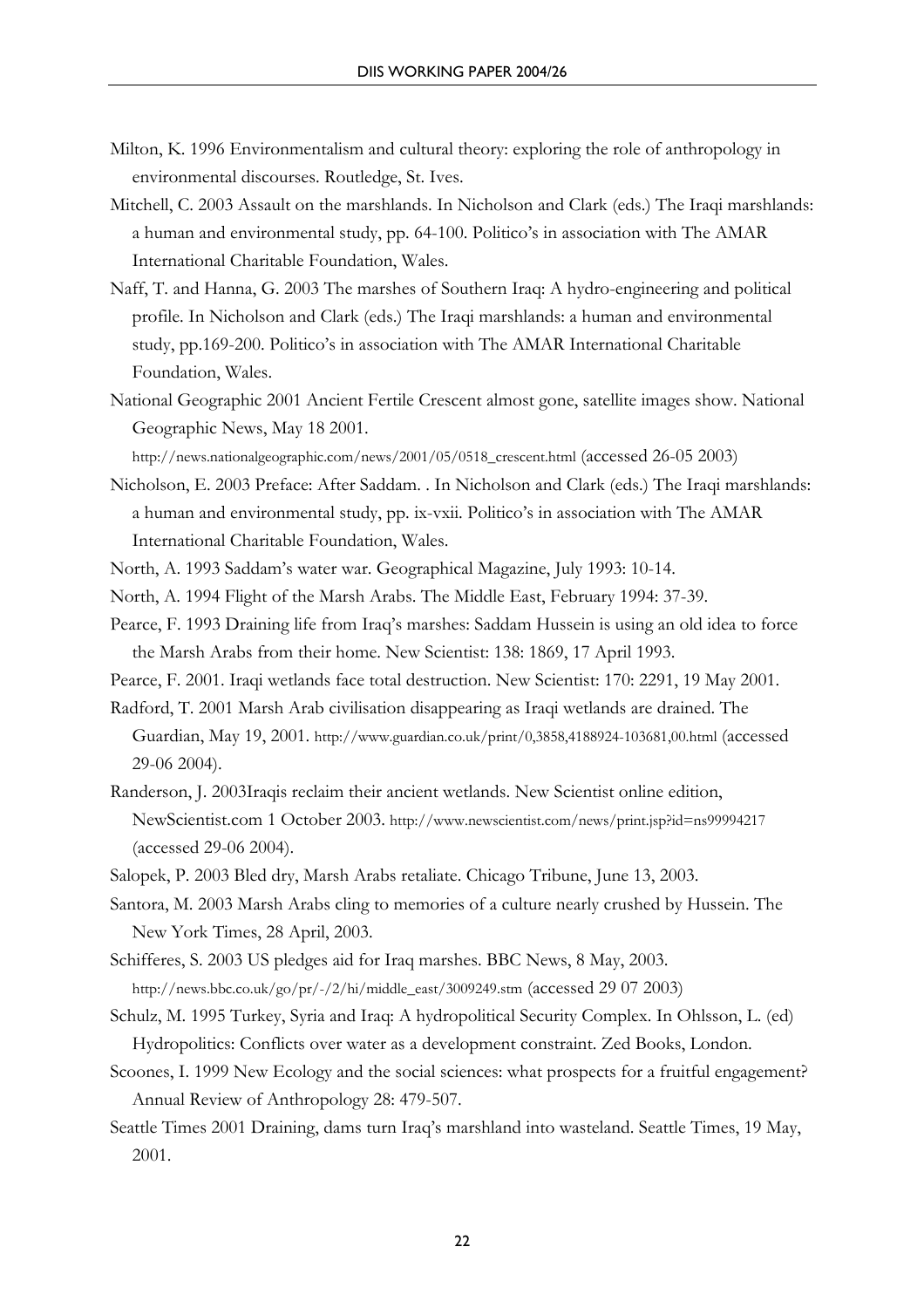- Sluglett, P. 2003 The Marsh dwellers in the history of modern Iraq. In Nicholson and Clark (eds.) The Iraqi marshlands: a human and environmental study, pp. 223-239. Politico's in association with The AMAR International Charitable Foundation, Wales.
- Spencer, M. 1982 The Marsh Arabs revisited. Saudi Aramco World, Vol 33, No 2, March/April 1982.
- Spindle, B. 2003 Exile wants to return life to marsh Hussein drained: Hussein reduced 'Garden of Eden' on Tigris and Euphrates to salt encrusted wasteland. The Wall Street Journal, January 27, 2003.
- Stattersfield, A.J., M.J. Crosby, A.J. Long and D.C. Wege 1998 Endemic bird areas of the world: Priorities for biodiversity conservation. BirdLife International, Cambridge.
- Thesiger, W. 1964 The marsh dwellers. Penguin, Hamrondsworth, UK.
- Tkachenko, A. 2003 The economy of the Iraq Marshes in the 1990s. In Nicholson and Clark (eds.) The Iraqi marshlands: a human and environmental study, pp. 36-63. Politico's in association with The AMAR International Charitable Foundation, Wales.
- Twair, P. McDonnell 2004 Reviving Eden. Saudi Aramco World, May/June 2004: 2-7.
- Tweit, S. 2003 Restoring the Garden of Eden. Denver Post, 27/04/2003.
- UNEP 2001 The Mesopotamian marshlands: the demise of an ecosystem. Early Warning and Technical Assessment Report, UNEP/DEWA/TR.01-3
	- http://www.grid.unep.ch/activities/sustainable/tigris/marshlands/mesopotamia.pdf
- UNEP 2003a "Garden of Eden" in southern Iraq likely to disappear completely in five years unless urgent action taken. http://www.grid.unep.ch/activities/sustainable/tigris/2003\_march.php (accessed 30 July 2003).
- UNEP 2003b Water Returns to the Desiccated Mesopotamian Marshlands. http://www.grid.unep.ch/activities/sustainable/tigris/2003\_may.php (accessed 30 July 2003)
- UNHCR 1995, United Nations High Commissioner for Refugees: Background Paper on Iraqi Refugees and Asylum Seekers (Geneva: UNHCR)
- UNOHCI, 2003 United Nations Inter-Agency Assessment of Vulnerable Groups. Part I: Marsh Arabs. (United Nations Office of the Humanitarian Coordinator for Iraq, Lower South, June 2003).
- USIBB 2002 (The United States Government's International Broadcasting Bureau) Brutality against southern Iraqis. Editorial, May 3 2002. http://www.ibb.gov/editorials/09861.htm (accessed July 2003)
- USIP 2002, Current Issues Briefing Summary: Marshland Arabs of Iraq. U.S. Institute of Peace, November 14, 2002. http://www.usip.org/events/2002/1212\_es.html
- Voigt, S. 2003 Sidste udkald for Iraks paradis. Berlingske Tidende 8. maj 2003. http://www.berlingske.dk/popup:print=320696 (accessed 09/05 2003)